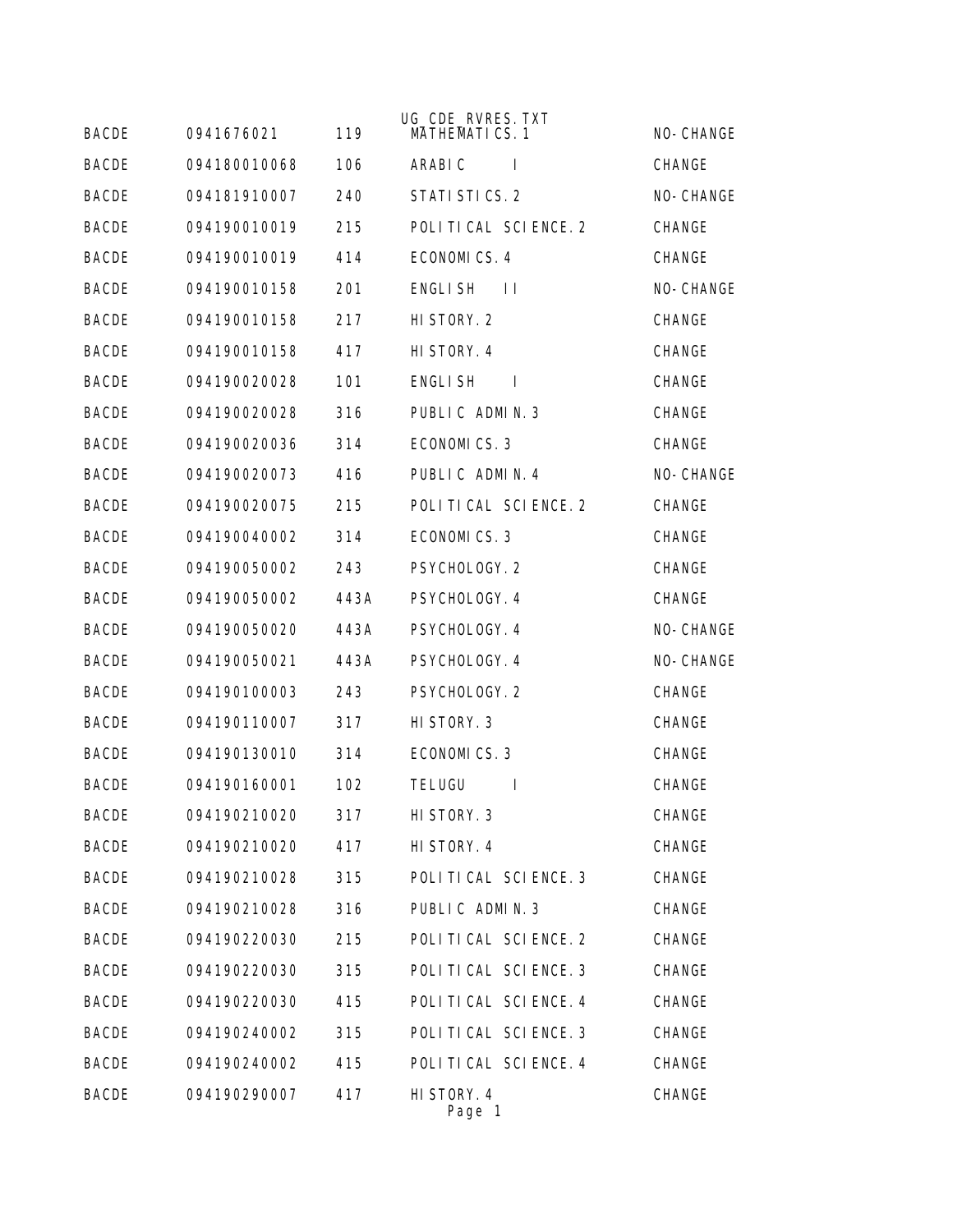|              |              |      | UG_CDE_RVRES. TXT                |           |
|--------------|--------------|------|----------------------------------|-----------|
| <b>BACDE</b> | 094190400016 | 315  | POLITICAL SCIENCE. 3             | CHANGE    |
| <b>BACDE</b> | 094190400017 | 215  | POLITICAL SCIENCE. 2             | CHANGE    |
| <b>BACDE</b> | 094190430001 | 143  | PSYCHOLOGY. 1                    | NO-CHANGE |
| <b>BACDE</b> | 094190430001 | 243  | PSYCHOLOGY. 2                    | NO-CHANGE |
| <b>BACDE</b> | 094190430001 | 318  | SOCI OLOGY. 3                    | NO-CHANGE |
| <b>BACDE</b> | 094190430001 | 325  | ENGLISH ML. 3                    | NO-CHANGE |
| <b>BACDE</b> | 094190430001 | 343  | PSYCHOLOGY. 3                    | NO-CHANGE |
| <b>BACDE</b> | 094190430001 | 443A | PSYCHOLOGY. 4                    | NO-CHANGE |
| <b>BACDE</b> | 094190430006 | 443A | PSYCHOLOGY. 4                    | CHANGE    |
| <b>BACDE</b> | 094190430024 | 243  | PSYCHOLOGY. 2                    | NO-CHANGE |
| <b>BACDE</b> | 094190430024 | 325  | ENGLISH ML. 3                    | CHANGE    |
| <b>BACDE</b> | 094190430033 | 243  | PSYCHOLOGY. 2                    | NO-CHANGE |
| <b>BACDE</b> | 094190440005 | 318  | SOCI OLOGY. 3                    | CHANGE    |
| <b>BACDE</b> | 094191910007 | 119  | <b>MATHEMATICS.1</b>             | CHANGE    |
| <b>BACDE</b> | 094191910007 | 219  | <b>MATHEMATICS. 2</b>            | CHANGE    |
| <b>BACDE</b> | 094191910007 | 240  | STATI STICS. 2                   | NO-CHANGE |
| <b>BACDE</b> | 094191910012 | 219  | <b>MATHEMATICS. 2</b>            | CHANGE    |
| <b>BACDE</b> | 094200010009 | 215  | POLITICAL SCIENCE. 2             | CHANGE    |
| <b>BACDE</b> | 094200010018 | 101  | <b>ENGLISH</b><br>$\blacksquare$ | NO-CHANGE |
| <b>BACDE</b> | 094200010018 | 202  | <b>TELUGU</b><br>$\perp$         | NO-CHANGE |
| <b>BACDE</b> | 094200010022 | 215  | POLITICAL SCIENCE. 2             | CHANGE    |
| <b>BACDE</b> | 094200010033 | 215  | POLITICAL SCIENCE. 2             | CHANGE    |
| <b>BACDE</b> | 094200010040 | 215  | POLITICAL SCIENCE. 2             | CHANGE    |
| <b>BACDE</b> | 094200010040 | 217  | HI STORY. 2                      | CHANGE    |
| <b>BACDE</b> | 094200010070 | 201  | <b>ENGLISH</b><br>$\Box$         | CHANGE    |
| <b>BACDE</b> | 094200010070 | 217  | HI STORY. 2                      | CHANGE    |
| <b>BACDE</b> | 094200010122 | 214  | ECONOMICS. 2                     | CHANGE    |
| <b>BACDE</b> | 094200010166 | 114  | ECONOMICS.1                      | NO-CHANGE |
| <b>BACDE</b> | 094200010193 | 217  | HI STORY. 2                      | CHANGE    |
| <b>BACDE</b> | 094200020017 | 215  | POLITICAL SCIENCE. 2             | CHANGE    |
| <b>BACDE</b> | 094200020042 | 215  | POLITICAL SCIENCE. 2             | CHANGE    |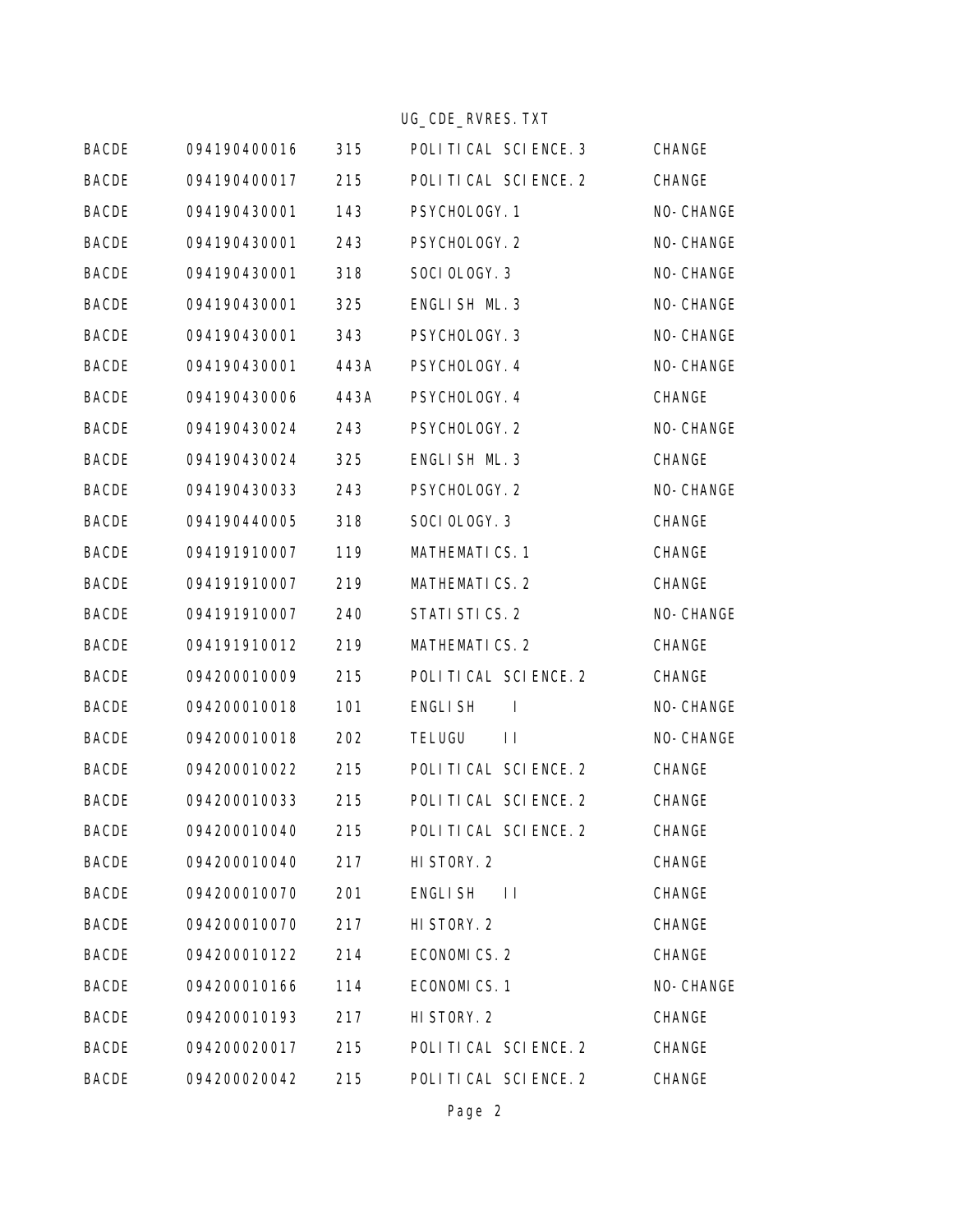|              |              |     | UG_CDE_RVRES. TXT              |           |
|--------------|--------------|-----|--------------------------------|-----------|
| <b>BACDE</b> | 094200050004 | 143 | PSYCHOLOGY. 1                  | NO-CHANGE |
| <b>BACDE</b> | 094200050007 | 143 | PSYCHOLOGY. 1                  | NO-CHANGE |
| <b>BACDE</b> | 094200050007 | 243 | PSYCHOLOGY. 2                  | CHANGE    |
| <b>BACDE</b> | 094200050027 | 143 | PSYCHOLOGY. 1                  | NO-CHANGE |
| <b>BACDE</b> | 094200050027 | 201 | <b>ENGLISH</b><br>$\perp$      | CHANGE    |
| <b>BACDE</b> | 094200050027 | 243 | PSYCHOLOGY. 2                  | NO-CHANGE |
| <b>BACDE</b> | 094200070016 | 101 | <b>ENGLISH</b><br>$\mathbf{I}$ | CHANGE    |
| <b>BACDE</b> | 094200070016 | 102 | TELUGU<br>$\mathbf{I}$         | NO-CHANGE |
| <b>BACDE</b> | 094200100002 | 202 | <b>TELUGU</b><br>$\perp$       | NO-CHANGE |
| <b>BACDE</b> | 094200100002 | 217 | HI STORY. 2                    | CHANGE    |
| <b>BACDE</b> | 094200110007 | 217 | HI STORY. 2                    | CHANGE    |
| <b>BACDE</b> | 094200130019 | 202 | <b>TELUGU</b><br>$\perp$       | CHANGE    |
| <b>BACDE</b> | 094200140004 | 243 | PSYCHOLOGY. 2                  | CHANGE    |
| <b>BACDE</b> | 094200170005 | 102 | <b>TELUGU</b><br>$\mathbf{I}$  | NO-CHANGE |
| <b>BACDE</b> | 094200170005 | 116 | PUBLIC ADMIN. 1                | NO-CHANGE |
| <b>BACDE</b> | 094200170005 | 143 | PSYCHOLOGY. 1                  | NO-CHANGE |
| <b>BACDE</b> | 094200210027 | 115 | POLITICAL SCIENCE. 1           | CHANGE    |
| <b>BACDE</b> | 094200210129 | 215 | POLITICAL SCIENCE. 2           | CHANGE    |
| <b>BACDE</b> | 094200210135 | 115 | POLITICAL SCIENCE. 1           | CHANGE    |
| <b>BACDE</b> | 094200220005 | 202 | <b>TELUGU</b><br>$\perp$       | NO-CHANGE |
| <b>BACDE</b> | 094200220005 | 215 | POLITICAL SCIENCE. 2           | CHANGE    |
| <b>BACDE</b> | 094200220013 | 217 | HI STORY. 2                    | CHANGE    |
| <b>BACDE</b> | 094200230029 | 125 | ENGLISH ML. 1                  | CHANGE    |
| <b>BACDE</b> | 094200240005 | 243 | PSYCHOLOGY. 2                  | NO-CHANGE |
| <b>BACDE</b> | 094200250026 | 215 | POLITICAL SCIENCE. 2           | CHANGE    |
| <b>BACDE</b> | 094200310002 | 203 | HI NDI<br>$\mathsf{L}$         | NO-CHANGE |
| <b>BACDE</b> | 094200310009 | 143 | PSYCHOLOGY. 1                  | CHANGE    |
| <b>BACDE</b> | 094200330003 | 143 | PSYCHOLOGY. 1                  | NO-CHANGE |
| <b>BACDE</b> | 094200330005 | 217 | HI STORY. 2                    | NO-CHANGE |
| <b>BACDE</b> | 094200330005 | 225 | ENGLISH ML. 2                  | CHANGE    |
| <b>BACDE</b> | 094200360015 | 216 | PUBLIC ADMIN. 2                | NO-CHANGE |
| <b>BACDE</b> | 094200360057 | 215 | POLITICAL SCIENCE. 2<br>Page 3 | CHANGE    |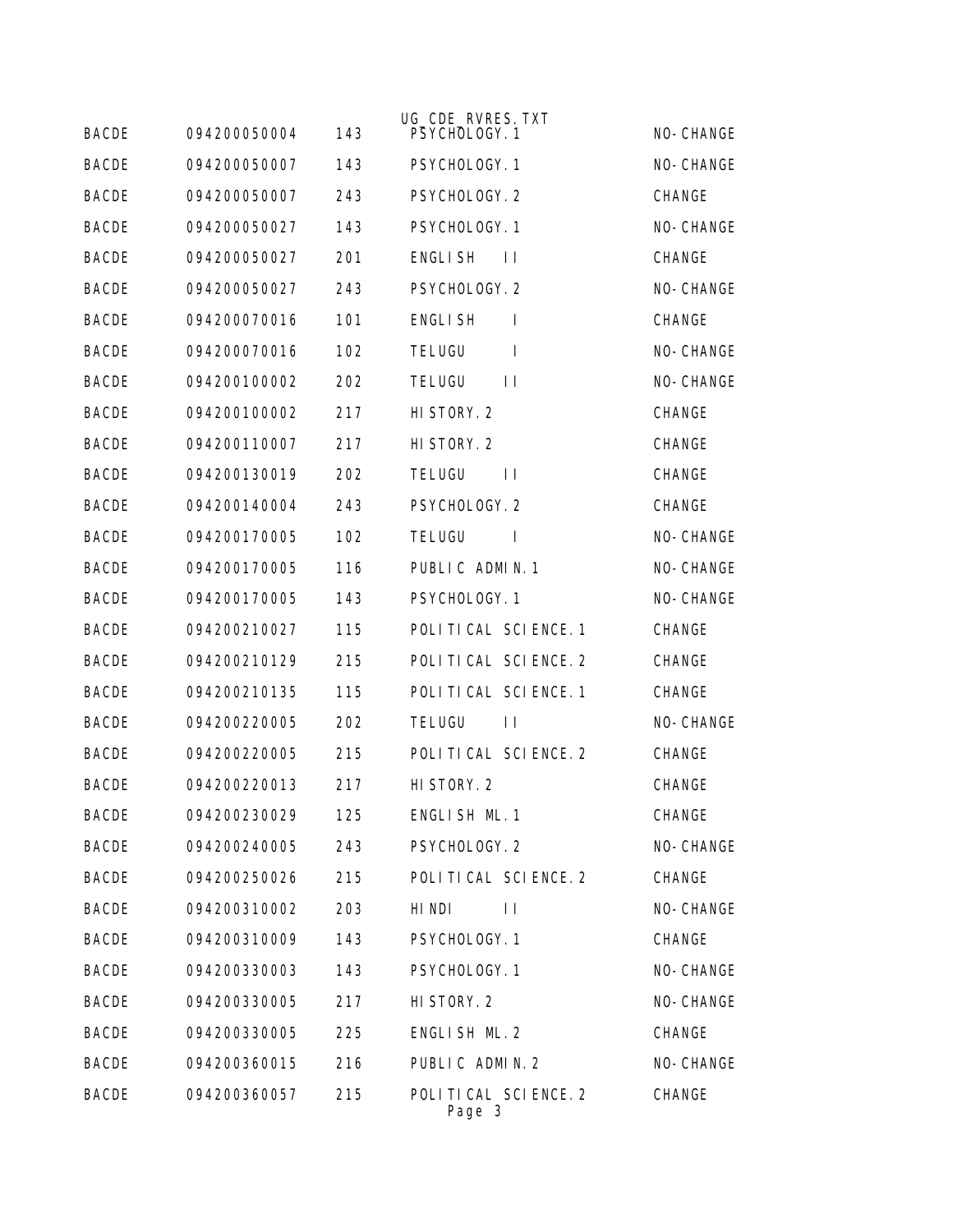|              |              |     | UG_CDE_RVRES. TXT                |           |
|--------------|--------------|-----|----------------------------------|-----------|
| <b>BACDE</b> | 094200430023 | 143 | PSYCHOLOGY. 1                    | NO-CHANGE |
| <b>BACDE</b> | 094200430024 | 143 | PSYCHOLOGY. 1                    | NO-CHANGE |
| <b>BACDE</b> | 094200450008 | 243 | PSYCHOLOGY. 2                    | CHANGE    |
| <b>BACDE</b> | 094201910003 | 219 | <b>MATHEMATICS. 2</b>            | NO-CHANGE |
| <b>BACDE</b> | 094201910003 | 240 | STATI STICS. 2                   | NO-CHANGE |
| <b>BACDE</b> | 094201910038 | 101 | <b>ENGLISH</b><br>$\mathbf{I}$   | CHANGE    |
| <b>BACDE</b> | 094201910038 | 119 | <b>MATHEMATICS.1</b>             | NO-CHANGE |
| <b>BACDE</b> | 094201910038 | 219 | <b>MATHEMATICS. 2</b>            | NO-CHANGE |
| <b>BACDE</b> | 094201910038 | 240 | STATI STICS. 2                   | NO-CHANGE |
| <b>BACDE</b> | 094210010015 | 115 | POLITICAL SCIENCE. 1             | NO-CHANGE |
| <b>BACDE</b> | 094210010115 | 117 | HI STORY. 1                      | NO-CHANGE |
| <b>BACDE</b> | 094210010166 | 117 | HI STORY. 1                      | CHANGE    |
| <b>BACDE</b> | 094210030008 | 101 | <b>ENGLISH</b><br>$\mathbf{I}$   | CHANGE    |
| <b>BACDE</b> | 094210170004 | 114 | ECONOMICS.1                      | NO-CHANGE |
| <b>BACDE</b> | 094210170004 | 116 | PUBLIC ADMIN. 1                  | CHANGE    |
| <b>BACDE</b> | 094210170004 | 143 | PSYCHOLOGY. 1                    | NO-CHANGE |
| <b>BACDE</b> | 094210170006 | 101 | <b>ENGLISH</b><br>$\blacksquare$ | NO-CHANGE |
| <b>BACDE</b> | 094210170006 | 114 | ECONOMICS.1                      | NO-CHANGE |
| <b>BACDE</b> | 094210170006 | 116 | PUBLIC ADMIN. 1                  | NO-CHANGE |
| <b>BACDE</b> | 094210170006 | 143 | PSYCHOLOGY. 1                    | NO-CHANGE |
| <b>BACDE</b> | 094210210001 | 101 | <b>ENGLISH</b><br>$\mathbf{I}$   | NO-CHANGE |
| <b>BACDE</b> | 094210210001 | 115 | POLITICAL SCIENCE. 1             | CHANGE    |
| <b>BACDE</b> | 094210210001 | 116 | PUBLIC ADMIN. 1                  | NO-CHANGE |
| <b>BACDE</b> | 094210290005 | 117 | HI STORY. 1                      | CHANGE    |
| <b>BACDE</b> | 094210310010 | 117 | HI STORY. 1                      | CHANGE    |
| <b>BACDE</b> | 094210310010 | 143 | PSYCHOLOGY. 1                    | CHANGE    |
| <b>BACDE</b> | 094210360017 | 115 | POLITICAL SCIENCE. 1             | NO-CHANGE |
| <b>BACDE</b> | 094210360037 | 115 | POLITICAL SCIENCE. 1             | NO-CHANGE |
| <b>BACDE</b> | 094210360037 | 116 | PUBLIC ADMIN. 1                  | CHANGE    |
| <b>BACDE</b> | 094210360104 | 103 | HI NDI<br>$\mathbf{I}$           | NO-CHANGE |
| <b>BACDE</b> | 094210370032 | 115 | POLITICAL SCIENCE. 1             | CHANGE    |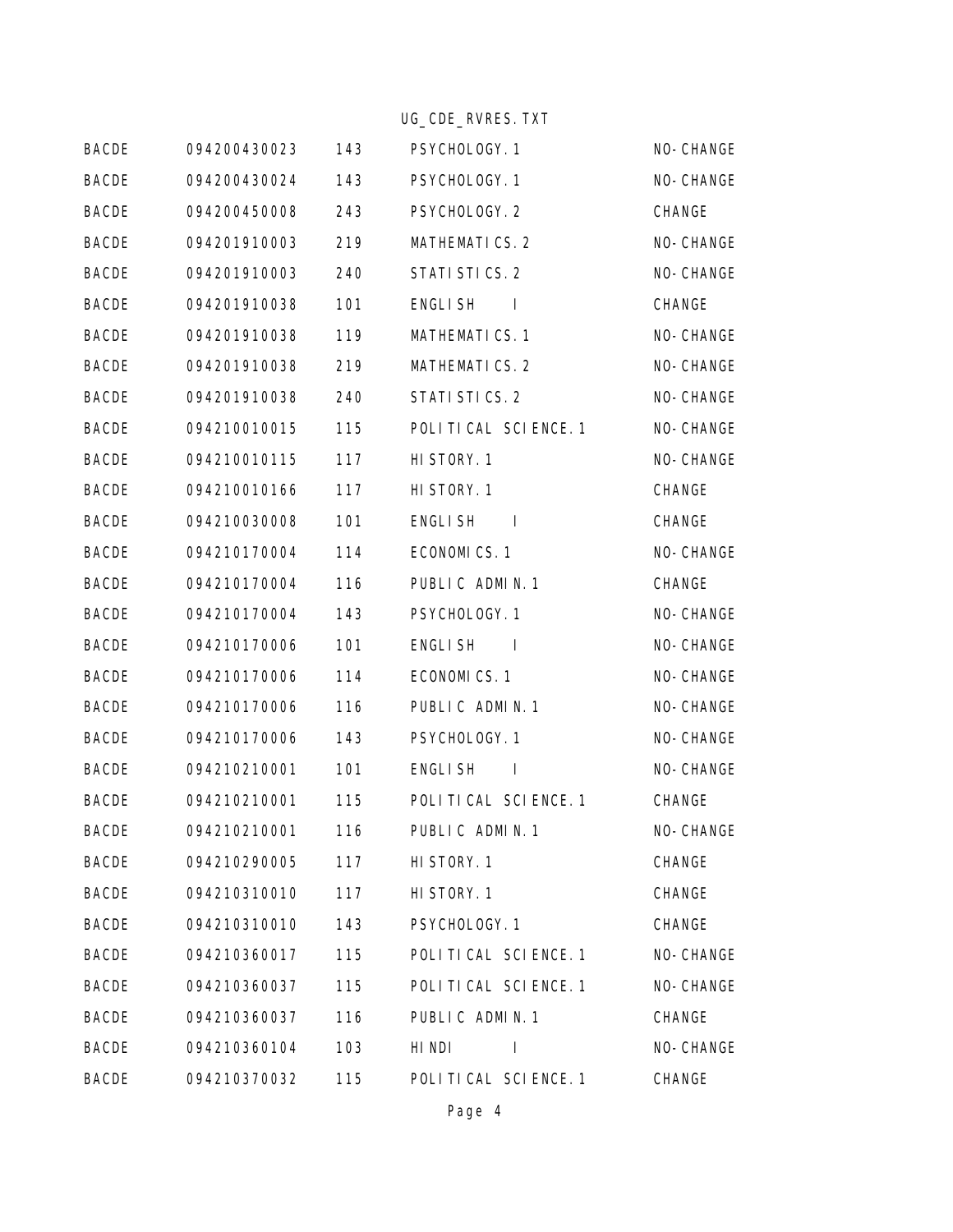| <b>BACDE</b> | 094210380005 | 143 | UG_CDE_RVRES. TXT<br>PSYCHOLOGY. 1 | NO-CHANGE     |
|--------------|--------------|-----|------------------------------------|---------------|
| <b>BACDE</b> | 094210430040 |     |                                    |               |
|              |              | 143 | PSYCHOLOGY. 1                      | <b>CHANGE</b> |
| <b>BACDE</b> | 094210450005 | 143 | PSYCHOLOGY, 1                      | CHANGE        |
| <b>BACDE</b> | 094211910011 | 119 | <b>MATHEMATICS.1</b>               | NO-CHANGE     |
| <b>BACDE</b> | 094211910011 | 140 | STATI STICS. 1                     | NO-CHANGE     |
| BBA15        | 094183010151 | 202 | <b>TELUGU</b><br>$\perp$           | NO-CHANGE     |
| BBA15        | 094193010012 | 323 | <b>CUST. RELATION. MGMT</b>        | CHANGE        |
| BBA15        | 094193010054 | 318 | COMMUNI CATI ON<br>BUS.            | <b>CHANGE</b> |
| BBA15        | 094193010060 | 318 | COMMUNI CATI ON<br>BUS.            | <b>CHANGE</b> |
| BBA15        | 094193010060 | 324 | CHANGE MANAGEMENT                  | <b>CHANGE</b> |
| BBA15        | 094193010064 | 318 | BUS. COMMUNICATION                 | CHANGE        |
| BBA15        | 094193010064 | 327 | INFORMATION TECHNOLOGY             | <b>CHANGE</b> |
| BBA15        | 094193010072 | 318 | BUS. COMMUNICATION                 | <b>CHANGE</b> |
| BBA15        | 094193010072 | 324 | CHANGE MANAGEMENT                  | <b>CHANGE</b> |
| BBA15        | 094193010078 | 318 | BUS.<br>COMMUNI CATI ON            | CHANGE        |
| BBA15        | 094193010078 | 324 | CHANGE MANAGEMENT                  | CHANGE        |
| BBA15        | 094193010086 | 117 | BUSINESS ECONOMICS                 | CHANGE        |
| BBA15        | 094193010086 | 318 | COMMUNI CATI ON<br>BUS.            | <b>CHANGE</b> |
| BBA15        | 094193010086 | 327 | INFORMATION TECHNOLOGY             | <b>CHANGE</b> |
| BBA15        | 094193010094 | 318 | <b>COMMUNI CATI ON</b><br>BUS.     | <b>CHANGE</b> |
| BBA15        | 094193010094 | 324 | CHANGE MANAGEMENT                  | CHANGE        |
| BBA15        | 094193010118 | 126 | FINANCIAL ACCOUNTING               | NO-CHANGE     |
| BBA15        | 094193010118 | 145 | BUSINESS MATH.&STA.                | NO-CHANGE     |
| BBA15        | 094193010118 | 315 | MANG. ACCOUNTING                   | NO-CHANGE     |
| BBA15        | 094193010118 | 318 | BUS. COMMUNICATION                 | CHANGE        |
| BBA15        | 094193010118 | 327 | INFORMATION TECHNOLOGY             | CHANGE        |
| BBA15        | 094193010132 | 318 | BUS. COMMUNICATION                 | CHANGE        |
| BBA15        | 094193010132 | 327 | I NFORMATION TECHNOLOGY            | CHANGE        |
| BBA15        | 094193010153 | 327 | INFORMATION TECHNOLOGY             | CHANGE        |
| BBA15        | 094193010156 | 145 | BUSINESS MATH. & STA.              | NO-CHANGE     |
| BBA15        | 094193010156 | 315 | MANG. ACCOUNTING                   | CHANGE        |
| BBA15        | 094193010156 | 327 | INFORMATION TECHNOLOGY<br>Page 5   | CHANGE        |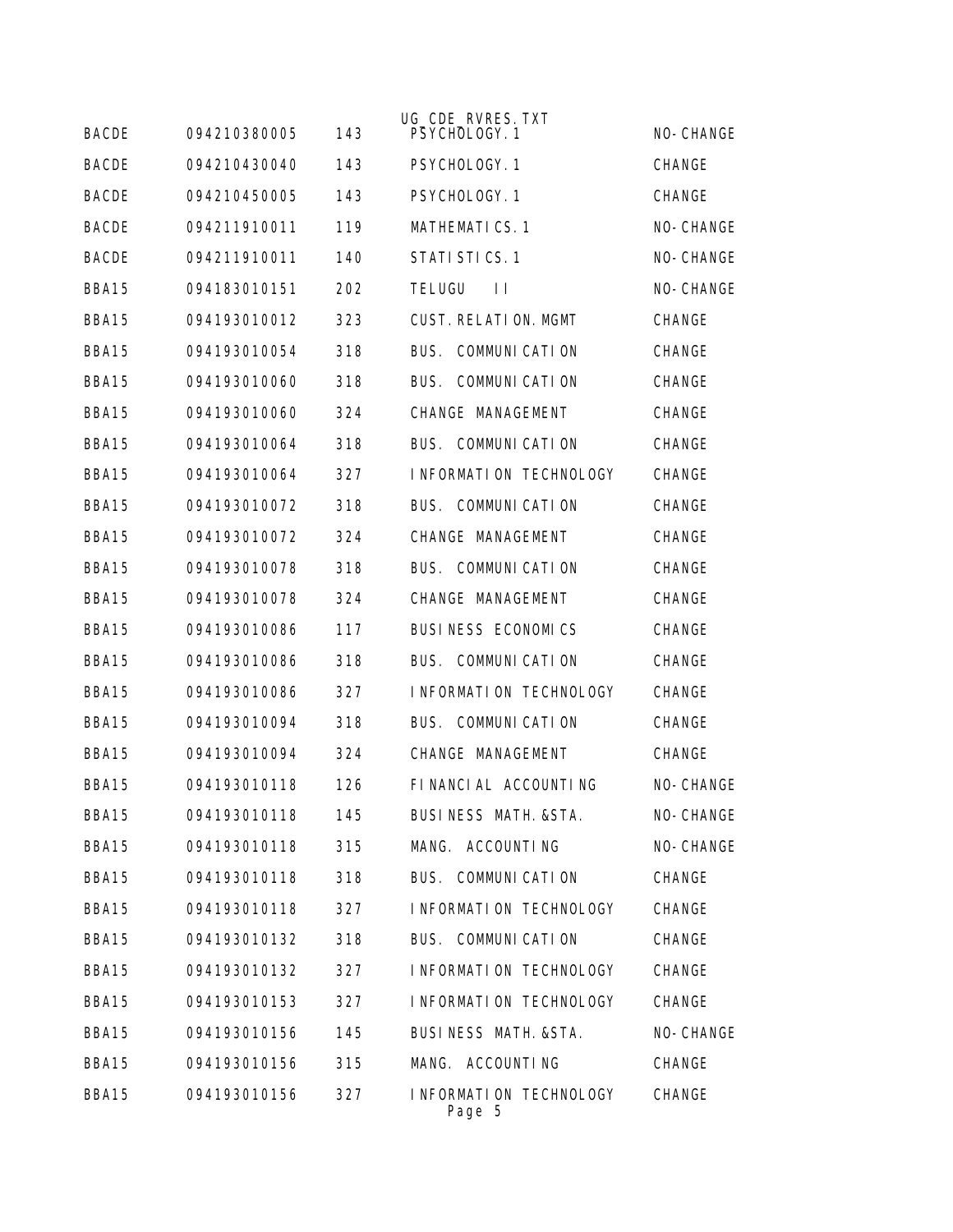|       |              |     | UG_CDE_RVRES. TXT         |           |
|-------|--------------|-----|---------------------------|-----------|
| BBA15 | 094193010171 | 315 | MANG. ACCOUNTING          | CHANGE    |
| BBA15 | 094193010171 | 321 | <b>LEADERSHIP</b>         | CHANGE    |
| BBA15 | 094193010171 | 324 | CHANGE MANAGEMENT         | CHANGE    |
| BBA15 | 094203010008 | 247 | ELEM. OF FIN. MANG.       | CHANGE    |
| BBA15 | 094203010022 | 201 | <b>ENGLISH</b><br>$\perp$ | NO-CHANGE |
| BBA15 | 094203010022 | 202 | TELUGU<br>$\perp$         | NO-CHANGE |
| BBA15 | 094203010022 | 244 | HUMAN RESOURCE MANG.      | NO-CHANGE |
| BBA15 | 094203010022 | 247 | OF FIN. MANG.<br>ELEM.    | NO-CHANGE |
| BBA15 | 094203010022 | 249 | <b>BASIC MARKETING</b>    | NO-CHANGE |
| BBA15 | 094203010027 | 126 | FINANCIAL ACCOUNTING      | NO-CHANGE |
| BBA15 | 094203010027 | 247 | ELEM. OF FIN. MANG.       | NO-CHANGE |
| BBA15 | 094203010041 | 244 | HUMAN RESOURCE MANG.      | CHANGE    |
| BBA15 | 094203010041 | 245 | MANAGEMENT SCIENCE        | NO-CHANGE |
| BBA15 | 094203010041 | 247 | ELEM. OF FIN. MANG.       | CHANGE    |
| BBA15 | 094203010054 | 245 | MANAGEMENT SCIENCE        | CHANGE    |
| BBA15 | 094203010063 | 245 | MANAGEMENT SCIENCE        | CHANGE    |
| BBA15 | 094203010066 | 145 | BUSINESS MATH. & STA.     | NO-CHANGE |
| BBA15 | 094203010071 | 244 | HUMAN RESOURCE MANG.      | CHANGE    |
| BBA15 | 094203010071 | 245 | MANAGEMENT SCIENCE        | CHANGE    |
| BBA15 | 094203010077 | 244 | HUMAN RESOURCE MANG.      | CHANGE    |
| BBA15 | 094203010077 | 245 | MANAGEMENT SCIENCE        | CHANGE    |
| BBA15 | 094203010105 | 244 | HUMAN RESOURCE MANG.      | CHANGE    |
| BBA15 | 094203010113 | 201 | <b>ENGLISH</b><br>$\perp$ | NO-CHANGE |
| BBA15 | 094203010113 | 244 | HUMAN RESOURCE MANG.      | CHANGE    |
| BBA15 | 094203010115 | 244 | HUMAN RESOURCE MANG.      | CHANGE    |
| BBA15 | 094203010205 | 126 | FINANCIAL ACCOUNTING      | CHANGE    |
| BBA15 | 094213010039 | 117 | BUSINESS ECONOMICS        | NO-CHANGE |
| BBA15 | 094213010039 | 126 | FINANCIAL ACCOUNTING      | CHANGE    |
| BBA15 | 094213010039 | 147 | PRINCIPLES OF MANG.       | NO-CHANGE |
| BBA15 | 094213010045 | 126 | FINANCIAL ACCOUNTING      | CHANGE    |
| BBA15 | 094213010049 | 147 | PRINCIPLES OF MANG.       | CHANGE    |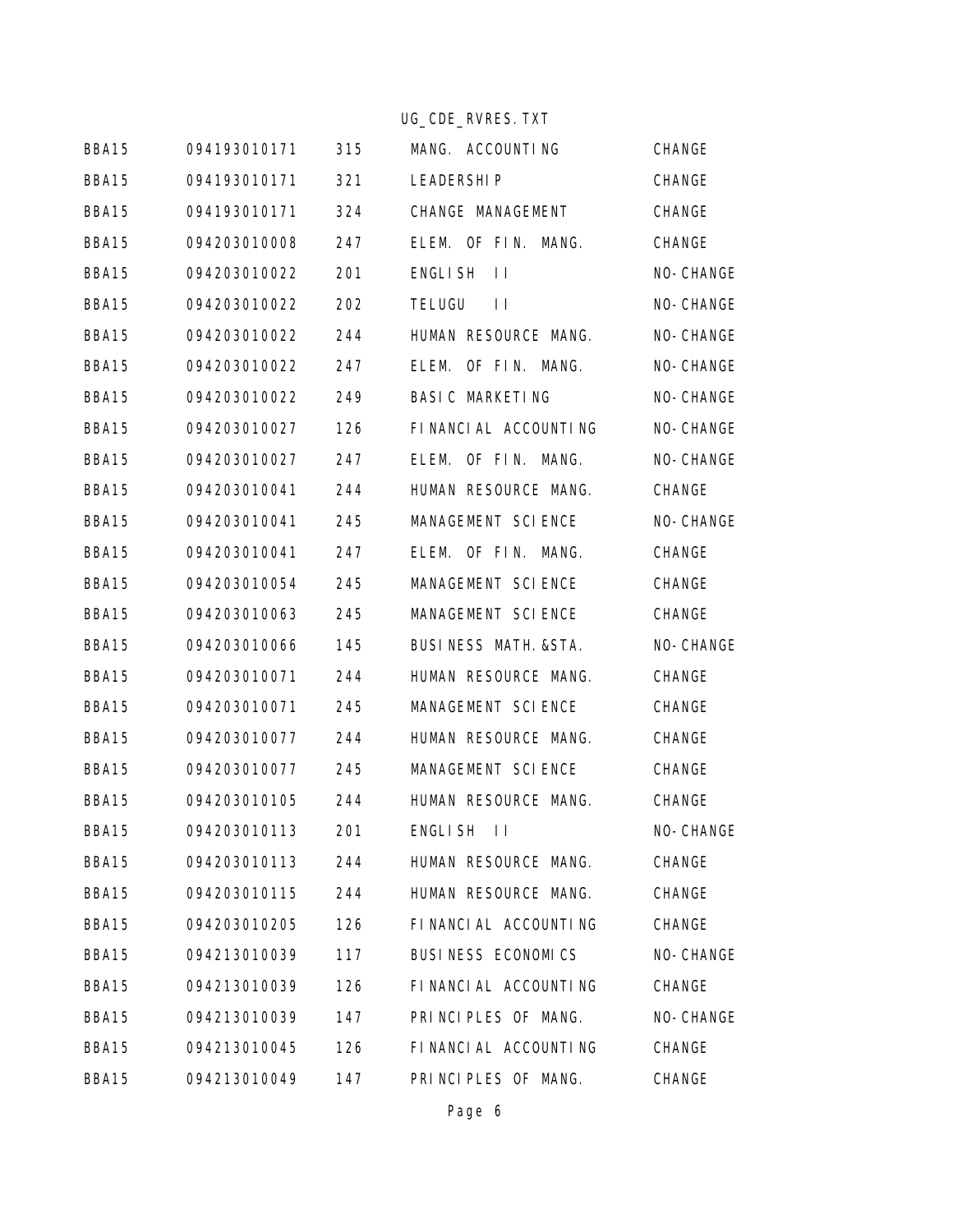|              |              |     | UG_CDE_RVRES. TXT                |               |
|--------------|--------------|-----|----------------------------------|---------------|
| BBA15        | 094213010059 | 126 | FINANCIAL ACCOUNTING             | CHANGE        |
| BBA15        | 094213010064 | 126 | FINANCIAL ACCOUNTING             | CHANGE        |
| BBA15        | 094213010064 | 145 | <b>BUSINESS MATH. &amp; STA.</b> | <b>CHANGE</b> |
| BBA15        | 094213010108 | 126 | FINANCIAL ACCOUNTING             | NO-CHANGE     |
| BBA15        | 094213010183 | 126 | FINANCIAL ACCOUNTING             | NO-CHANGE     |
| BBA15        | 094213010183 | 145 | BUSINESS MATH. & STA.            | NO-CHANGE     |
| BBA15        | 094213010194 | 126 | FINANCIAL ACCOUNTING             | NO-CHANGE     |
| BBA15        | 094213010197 | 126 | FINANCIAL ACCOUNTING             | CHANGE        |
| BBA15        | 094213010197 | 145 | BUSINESS MATH. & STA.            | CHANGE        |
| BBA15        | 094213010211 | 103 | HI NDI<br>$\mathbf{I}$           | CHANGE        |
| BBA15        | 094213010245 | 103 | HI NDI<br>$\mathbf{I}$           | CHANGE        |
| BC           | 0940300576   | 114 | BUSINESS ECONOMICS               | CHANGE        |
| BC           | 0940300576   | 330 | AD. MGMT. ACCOUNTING             | NO-CHANGE     |
| BC           | 0940300576   | 340 | CORPORATE ACCT.                  | NO-CHANGE     |
| BC           | 0940401592   | 314 | <b>BUSINESS LAWS</b>             | NO-CHANGE     |
| BC           | 0940901495   | 115 | FINA. ACCOUNTING I               | NO-CHANGE     |
| BC           | 0940901495   | 315 | INCOME TAX & P.A.                | NO-CHANGE     |
| BC           | 0940901934   | 114 | BUSINESS ECONOMICS               | NO-CHANGE     |
| BC           | 0940901934   | 340 | CORPORATE ACCT.                  | CHANGE        |
| BC           | 0941200565   | 115 | FINA. ACCOUNTING I               | NO-CHANGE     |
| BC           | 0941200565   | 223 | BUS. MATHS/Q. T-2                | NO-CHANGE     |
| BC           | 0941200565   | 314 | <b>BUSINESS LAWS</b>             | NO-CHANGE     |
| ВC           | 0941200565   | 315 | INCOME TAX & P.A.                | NO-CHANGE     |
| BC           | 0941200565   | 316 | COST&MAN. ACCOUNTING             | NO-CHANGE     |
| BC           | 0941200565   | 317 | BUS. COMMUNI CATI ON&RW          | NO-CHANGE     |
| BC           | 0941200565   | 330 | AD. MGMT. ACCOUNTING             | NO-CHANGE     |
| BC           | 0941380202   | 114 | BUSINESS ECONOMICS               | NO-CHANGE     |
| <b>BCCDE</b> | 0941577201   | 314 | <b>BUSINESS LAWS</b>             | NO-CHANGE     |
| <b>BCCDE</b> | 0941577201   | 315 | INCOME TAX & P.A.                | NO-CHANGE     |
| <b>BCCDE</b> | 0941577201   | 316 | COST&MAN. ACCOUNTING             | NO-CHANGE     |
| <b>BCCDE</b> | 0941577240   | 115 | FINA. ACCOUNTING I               | NO-CHANGE     |
| <b>BCCDE</b> | 0941577240   | 314 | <b>BUSINESS LAWS</b><br>Page 7   | NO-CHANGE     |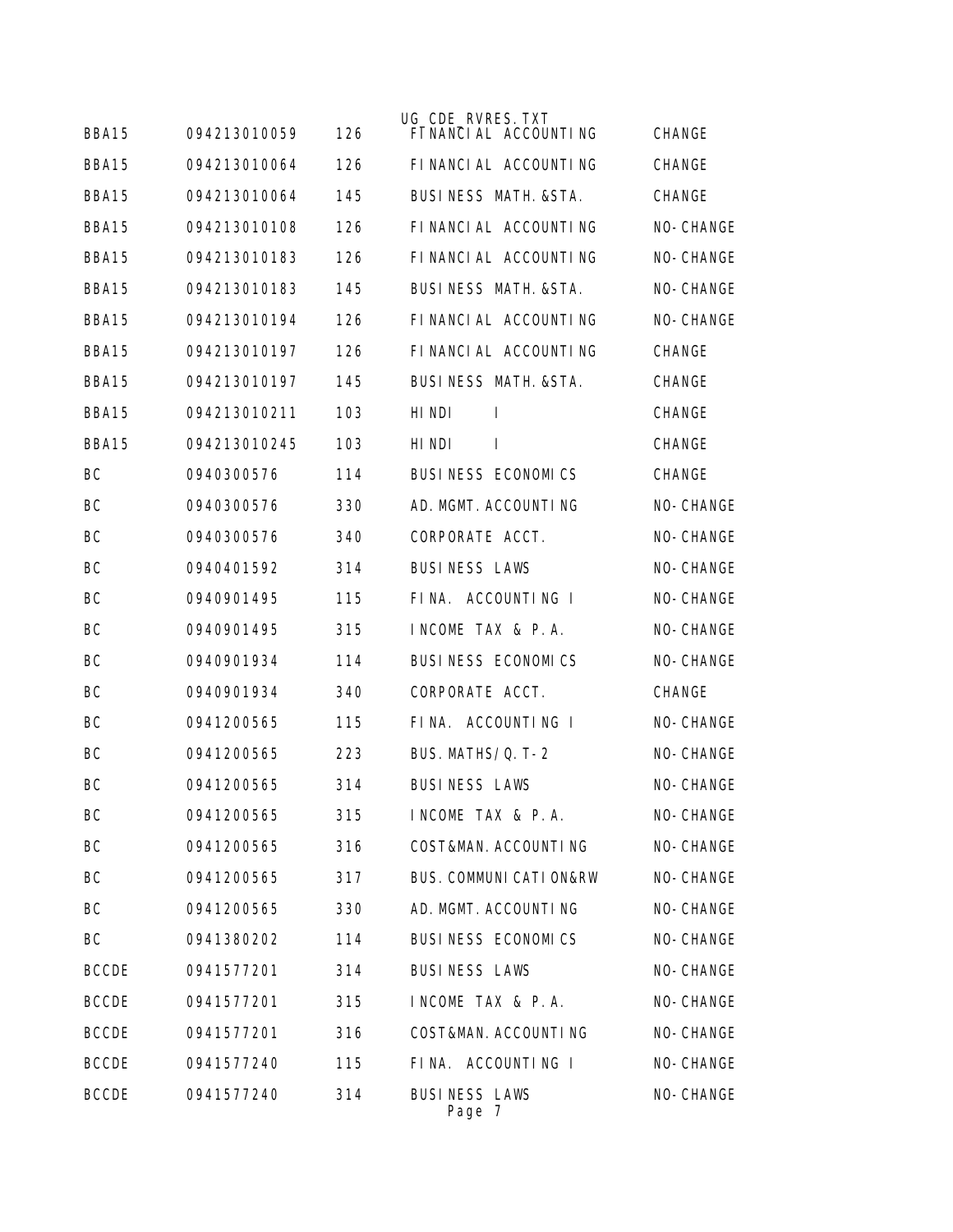|              |              |     | UG_CDE_RVRES. TXT                         |               |
|--------------|--------------|-----|-------------------------------------------|---------------|
| <b>BCCDE</b> | 0941577240   | 316 | COST&MAN. ACCOUNTING                      | NO-CHANGE     |
| <b>BCCDE</b> | 0941577240   | 330 | AD. MGMT. ACCOUNTING                      | CHANGE        |
| <b>BCCDE</b> | 0941577541   | 120 | I NDUSTRI AL ORG. MGMT.                   | NO-CHANGE     |
| <b>BCCDE</b> | 0941577541   | 257 | ENTERPRENEOURSHIP D.                      | NO-CHANGE     |
| <b>BCCDE</b> | 0941577665   | 315 | INCOME TAX & P.A.                         | NO-CHANGE     |
| <b>BCCDE</b> | 0941580070   | 330 | AD. MGMT. ACCOUNTING                      | CHANGE        |
| <b>BCCDE</b> | 0941677655   | 315 | INCOME TAX & P.A.                         | CHANGE        |
| <b>BCCDE</b> | 0941777024   | 114 | BUSINESS ECONOMICS                        | CHANGE        |
| <b>BCCDE</b> | 0941777098   | 314 | <b>BUSINESS LAWS</b>                      | NO-CHANGE     |
| <b>BCCDE</b> | 0941777098   | 315 | INCOME TAX & P.A.                         | CHANGE        |
| <b>BCCDE</b> | 0941777098   | 316 | COST&MAN. ACCOUNTING                      | CHANGE        |
| <b>BCCDE</b> | 0941777117   | 102 | <b>TELUGU</b><br>$\overline{\phantom{a}}$ | NO-CHANGE     |
| <b>BCCDE</b> | 0941777117   | 115 | FINA. ACCOUNTING I                        | NO-CHANGE     |
| <b>BCCDE</b> | 0941777117   | 120 | I NDUSTRI AL ORG. MGMT.                   | CHANGE        |
| <b>BCCDE</b> | 0941777117   | 314 | <b>BUSINESS LAWS</b>                      | CHANGE        |
| <b>BCCDE</b> | 0941777117   | 316 | COST&MAN. ACCOUNTING                      | NO-CHANGE     |
| <b>BCCDE</b> | 0941777117   | 340 | CORPORATE ACCT.                           | CHANGE        |
| <b>BCCDE</b> | 0941777154   | 115 | FINA. ACCOUNTING I                        | CHANGE        |
| <b>BCCDE</b> | 0941777154   | 316 | COST&MAN. ACCOUNTING                      | CHANGE        |
| <b>BCCDE</b> | 0941777763   | 114 | BUSINESS ECONOMICS                        | CHANGE        |
| <b>BCCDE</b> | 0941777763   | 315 | INCOME TAX & P.A.                         | CHANGE        |
| <b>BCCDE</b> | 0941777763   | 316 | COST&MAN. ACCOUNTING                      | CHANGE        |
| <b>BCCDE</b> | 0941777763   | 317 | BUS. COMMUNI CATI ON&RW                   | NO-CHANGE     |
| <b>BCCDE</b> | 0941777782   | 340 | CORPORATE ACCT.                           | NO-CHANGE     |
| <b>BCCDE</b> | 094182010017 | 115 | FINA. ACCOUNTING I                        | CHANGE        |
| <b>BCCDE</b> | 094182010116 | 317 | BUS. COMMUNI CATI ON&RW                   | <b>CHANGE</b> |
| <b>BCCDE</b> | 094182010116 | 320 | S. E. MANAGEMENT                          | NO-CHANGE     |
| <b>BCCDE</b> | 094182010200 | 101 | <b>ENGLISH</b><br>$\Box$                  | CHANGE        |
| <b>BCCDE</b> | 094182010200 | 106 | ARABI C<br>$\blacksquare$                 | NO-CHANGE     |
| <b>BCCDE</b> | 094182010200 | 114 | BUSINESS ECONOMICS                        | CHANGE        |
| <b>BCCDE</b> | 094182010200 | 120 | I NDUSTRI AL ORG. MGMT.                   | NO-CHANGE     |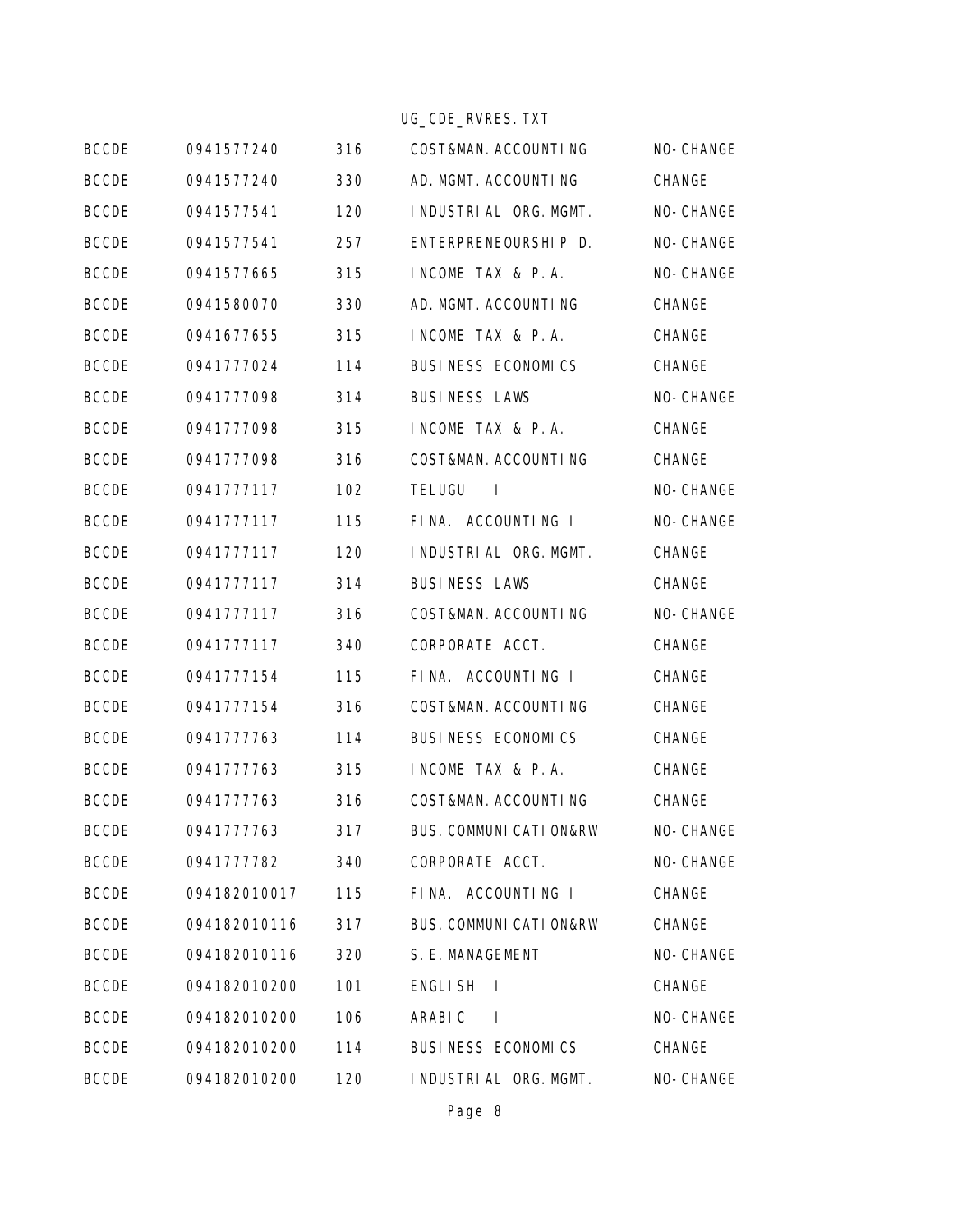| <b>BCCDE</b> | 094182010225 | 114 | UG_CDE_RVRES. TXT<br>BUSINESS ECONOMICS | <b>CHANGE</b> |
|--------------|--------------|-----|-----------------------------------------|---------------|
| <b>BCCDE</b> | 094182010225 | 230 | BANKING&FIN. SYSTEM.                    | NO-CHANGE     |
| <b>BCCDE</b> | 094182010225 | 317 | <b>BUS. COMMUNI CATI ON&amp;RW</b>      | <b>CHANGE</b> |
| <b>BCCDE</b> | 094182010225 | 320 | S. E. MANAGEMENT                        | NO-CHANGE     |
| <b>BCCDE</b> | 094182010225 | 330 | AD. MGMT. ACCOUNTING                    | NO-CHANGE     |
| <b>BCCDE</b> | 094182010341 | 316 | COST&MAN. ACCOUNTING                    | <b>CHANGE</b> |
| <b>BCCDE</b> | 094182010341 | 340 | CORPORATE ACCT.                         | CHANGE        |
| <b>BCCDE</b> | 094182010411 | 114 | BUSINESS ECONOMICS                      | <b>CHANGE</b> |
| <b>BCCDE</b> | 094182010411 | 230 | BANKING&FIN. SYSTEM.                    | NO-CHANGE     |
| <b>BCCDE</b> | 094182010692 | 114 | <b>BUSINESS ECONOMICS</b>               | <b>CHANGE</b> |
| <b>BCCDE</b> | 094182010692 | 120 | I NDUSTRI AL ORG. MGMT.                 | NO-CHANGE     |
| <b>BCCDE</b> | 094182010692 | 314 | <b>BUSINESS LAWS</b>                    | <b>CHANGE</b> |
| <b>BCCDE</b> | 094182010692 | 320 | S. F. MANAGEMENT                        | NO-CHANGE     |
| <b>BCCDE</b> | 094182010716 | 114 | BUSINESS ECONOMICS                      | <b>CHANGE</b> |
| <b>BCCDE</b> | 094182010716 | 215 | FINA. ACCOUNTING II                     | <b>CHANGE</b> |
| <b>BCCDE</b> | 094182010716 | 314 | <b>BUSINESS LAWS</b>                    | CHANGE        |
| <b>BCCDE</b> | 094182010735 | 114 | BUSINESS ECONOMICS                      | <b>CHANGE</b> |
| <b>BCCDE</b> | 094182010735 | 120 | I NDUSTRI AL ORG. MGMT.                 | NO-CHANGE     |
| <b>BCCDE</b> | 094182010740 | 114 | BUSINESS ECONOMICS                      | CHANGE        |
| <b>BCCDE</b> | 094182010740 | 223 | <b>QUANTI TATI VE TECH. 2</b>           | <b>CHANGE</b> |
| <b>BCCDE</b> | 094182010740 | 230 | BANKING&FIN. SYSTEM.                    | NO-CHANGE     |
| <b>BCCDE</b> | 094182010740 | 314 | <b>BUSINESS LAWS</b>                    | NO-CHANGE     |
| <b>BCCDE</b> | 094182010740 | 315 | INCOME TAX & P.A.                       | NO-CHANGE     |
| <b>BCCDE</b> | 094182010740 | 317 | BUS. COMMUNI CATI ON&RW                 | CHANGE        |
| <b>BCCDE</b> | 094182010740 | 320 | S. E. MANAGEMENT                        | NO-CHANGE     |
| <b>BCCDE</b> | 094182010740 | 340 | CORPORATE ACCT.                         | NO-CHANGE     |
| <b>BCCDE</b> | 094182010748 | 114 | BUSINESS ECONOMICS                      | CHANGE        |
| <b>BCCDE</b> | 094182010754 | 314 | <b>BUSINESS LAWS</b>                    | CHANGE        |
| <b>BCCDE</b> | 094182010764 | 105 | SANSKRIT I                              | CHANGE        |
| <b>BCCDE</b> | 094182010764 | 114 | BUSINESS ECONOMICS                      | CHANGE        |
| <b>BCCDE</b> | 094182010764 | 120 | I NDUSTRI AL ORG. MGMT.                 | NO-CHANGE     |
| <b>BCCDE</b> | 094182010764 | 230 | BANKING&FIN. SYSTEM.<br>Page 9          | NO-CHANGE     |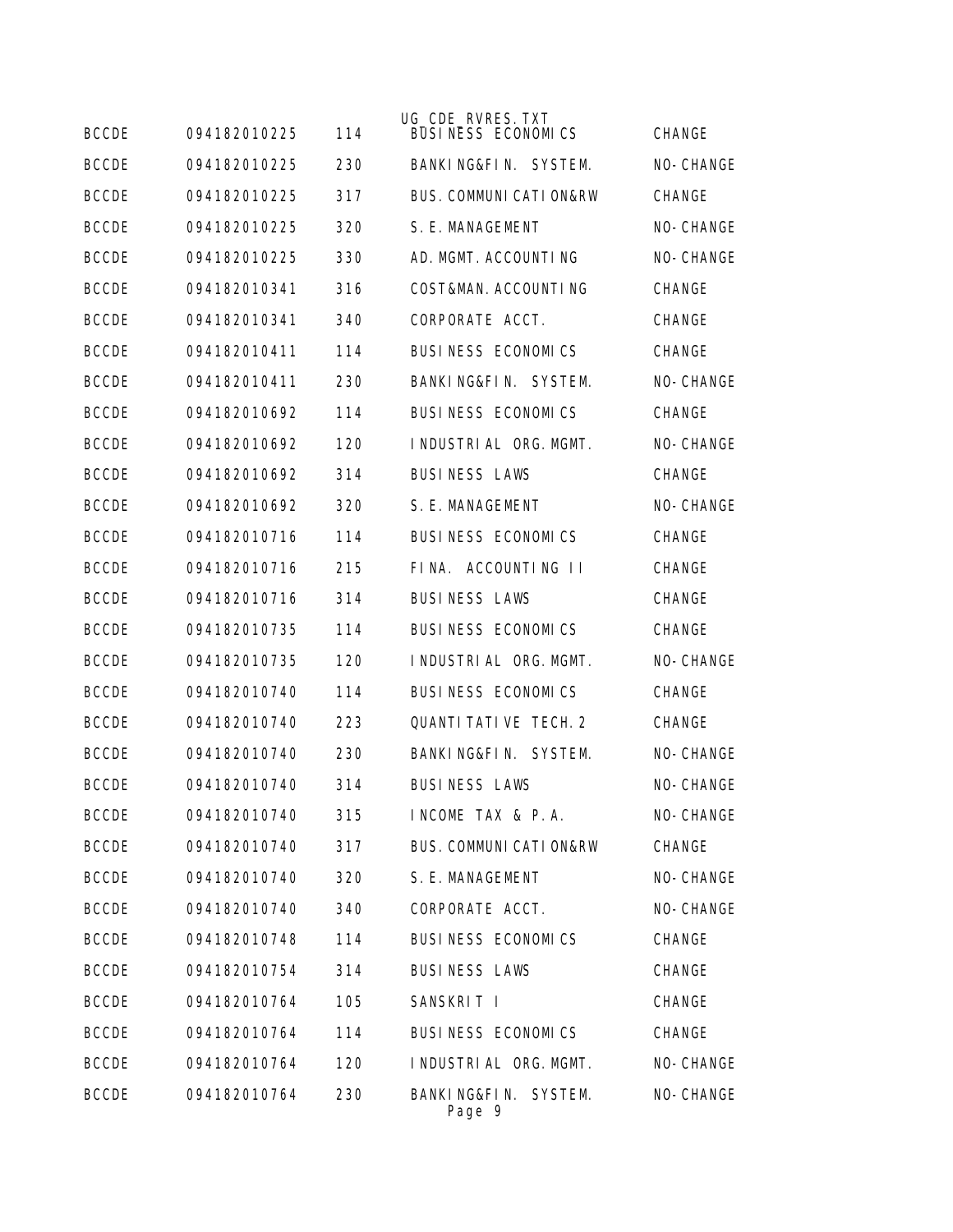|              |              |     | UG_CDE_RVRES. TXT                  |           |
|--------------|--------------|-----|------------------------------------|-----------|
| <b>BCCDE</b> | 094182010769 | 114 | BUSINESS ECONOMICS                 | CHANGE    |
| <b>BCCDE</b> | 094182010769 | 230 | BANKING&FIN. SYSTEM.               | NO-CHANGE |
| <b>BCCDE</b> | 094182010769 | 314 | <b>BUSINESS LAWS</b>               | NO-CHANGE |
| <b>BCCDE</b> | 094182010769 | 315 | INCOME TAX & P.A.                  | NO-CHANGE |
| <b>BCCDE</b> | 094182010769 | 317 | <b>BUS. COMMUNI CATI ON&amp;RW</b> | NO-CHANGE |
| <b>BCCDE</b> | 094182010769 | 320 | S. E. MANAGEMENT                   | NO-CHANGE |
| <b>BCCDE</b> | 094182010801 | 315 | INCOME TAX & P.A.                  | CHANGE    |
| <b>BCCDE</b> | 094182010803 | 315 | INCOME TAX & P.A.                  | CHANGE    |
| <b>BCCDE</b> | 094182010807 | 314 | <b>BUSINESS LAWS</b>               | NO-CHANGE |
| <b>BCCDE</b> | 094182010807 | 315 | INCOME TAX & P.A.                  | NO-CHANGE |
| <b>BCCDE</b> | 094182010807 | 316 | COST&MAN. ACCOUNTING               | CHANGE    |
| <b>BCCDE</b> | 094182010807 | 340 | CORPORATE ACCT.                    | NO-CHANGE |
| <b>BCCDE</b> | 094182010810 | 114 | BUSINESS ECONOMICS                 | CHANGE    |
| <b>BCCDE</b> | 094182010810 | 314 | <b>BUSINESS LAWS</b>               | NO-CHANGE |
| <b>BCCDE</b> | 094192010007 | 315 | INCOME TAX & P.A.                  | CHANGE    |
| <b>BCCDE</b> | 094192010017 | 314 | <b>BUSINESS LAWS</b>               | CHANGE    |
| <b>BCCDE</b> | 094192010017 | 340 | CORPORATE ACCT.                    | CHANGE    |
| <b>BCCDE</b> | 094192010038 | 320 | S. E. MANAGEMENT                   | NO-CHANGE |
| <b>BCCDE</b> | 094192010040 | 101 | ENGLI SH<br>$\overline{1}$         | NO-CHANGE |
| <b>BCCDE</b> | 094192010040 | 201 | ENGLI SH<br>$\Box$                 | NO-CHANGE |
| <b>BCCDE</b> | 094192010040 | 314 | <b>BUSINESS LAWS</b>               | NO-CHANGE |
| <b>BCCDE</b> | 094192010040 | 316 | COST&MAN. ACCOUNTING               | NO-CHANGE |
| <b>BCCDE</b> | 094192010040 | 317 | <b>BUS. COMMUNI CATI ON&amp;RW</b> | NO-CHANGE |
| <b>BCCDE</b> | 094192010040 | 320 | S. E. MANAGEMENT                   | NO-CHANGE |
| <b>BCCDE</b> | 094192010040 | 340 | CORPORATE ACCT.                    | NO-CHANGE |
| <b>BCCDE</b> | 094192010043 | 316 | COST&MAN. ACCOUNTING               | NO-CHANGE |
| <b>BCCDE</b> | 094192010043 | 317 | <b>BUS. COMMUNI CATI ON&amp;RW</b> | NO-CHANGE |
| <b>BCCDE</b> | 094192010043 | 330 | AD. MGMT. ACCOUNTING               | NO-CHANGE |
| <b>BCCDE</b> | 094192010043 | 340 | CORPORATE ACCT.                    | NO-CHANGE |
| <b>BCCDE</b> | 094192010048 | 330 | AD. MGMT. ACCOUNTING               | CHANGE    |
| <b>BCCDE</b> | 094192010090 | 315 | INCOME TAX & P.A.                  | CHANGE    |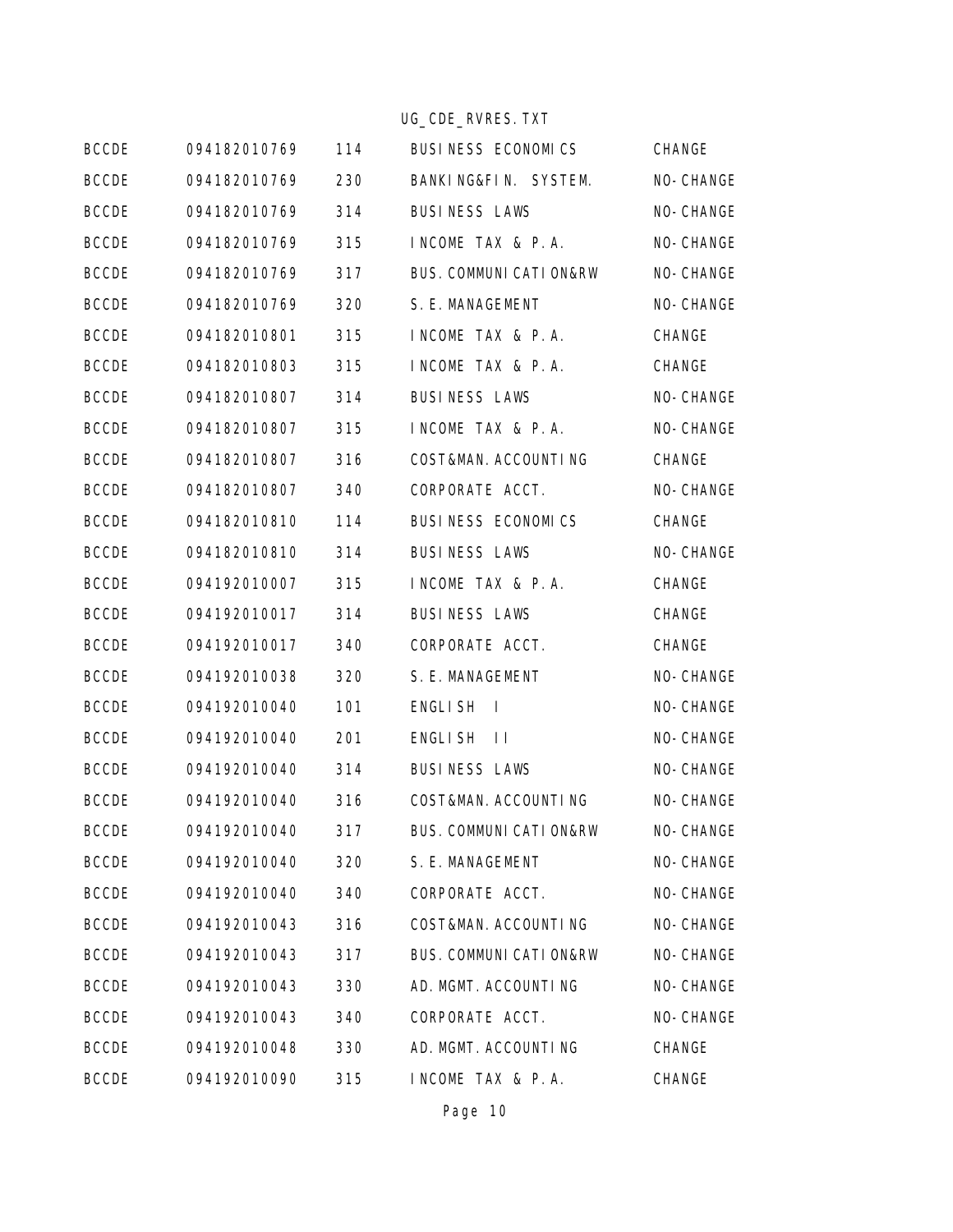| <b>BCCDE</b> | 094192010090 | 320 | UG_CDE_RVRES. TXT<br>S. E. MANAGEMENT | <b>CHANGE</b> |
|--------------|--------------|-----|---------------------------------------|---------------|
| <b>BCCDE</b> | 094192010090 | 330 | AD. MGMT. ACCOUNTING                  | <b>CHANGE</b> |
| <b>BCCDE</b> | 094192010108 | 102 | <b>TELUGU</b><br>$\mathbf{I}$         | NO-CHANGE     |
| <b>BCCDE</b> | 094192010108 | 330 | AD. MGMT. ACCOUNTING                  | NO-CHANGE     |
| <b>BCCDE</b> | 094192010108 | 340 | CORPORATE ACCT.                       | NO-CHANGE     |
| <b>BCCDE</b> | 094192010120 | 315 | INCOME TAX & P.A.                     | CHANGE        |
| <b>BCCDE</b> | 094192010120 | 340 | CORPORATE ACCT.                       | CHANGE        |
| <b>BCCDE</b> | 094192010135 | 314 | <b>BUSINESS LAWS</b>                  | NO-CHANGE     |
| <b>BCCDE</b> | 094192010135 | 340 | CORPORATE ACCT.                       | NO-CHANGE     |
| <b>BCCDE</b> | 094192010146 | 314 | <b>BUSINESS LAWS</b>                  | NO-CHANGE     |
| <b>BCCDE</b> | 094192010146 | 316 | COST&MAN. ACCOUNTING                  | NO-CHANGE     |
| <b>BCCDE</b> | 094192010146 | 320 | S. E. MANAGEMENT                      | NO-CHANGE     |
| <b>BCCDE</b> | 094192010149 | 314 | <b>BUSINESS LAWS</b>                  | NO-CHANGE     |
| <b>BCCDE</b> | 094192010149 | 320 | S. E. MANAGEMENT                      | NO-CHANGE     |
| <b>BCCDE</b> | 094192010149 | 340 | CORPORATE ACCT.                       | <b>CHANGE</b> |
| <b>BCCDE</b> | 094192010177 | 317 | <b>BUS. COMMUNI CATI ON&amp;RW</b>    | NO-CHANGE     |
| <b>BCCDE</b> | 094192010177 | 320 | S. E. MANAGEMENT                      | NO-CHANGE     |
| <b>BCCDE</b> | 094192010198 | 314 | <b>BUSINESS LAWS</b>                  | CHANGE        |
| <b>BCCDE</b> | 094192010198 | 317 | <b>BUS. COMMUNI CATI ON&amp;RW</b>    | NO-CHANGE     |
| <b>BCCDE</b> | 094192010206 | 314 | <b>BUSINESS LAWS</b>                  | <b>CHANGE</b> |
| <b>BCCDE</b> | 094192010206 | 316 | COST&MAN. ACCOUNTING                  | NO-CHANGE     |
| <b>BCCDE</b> | 094192010206 | 320 | S. E. MANAGEMENT                      | NO-CHANGE     |
| <b>BCCDE</b> | 094192010206 | 330 | AD. MGMT. ACCOUNTING                  | NO-CHANGE     |
| <b>BCCDE</b> | 094192010214 | 314 | <b>BUSINESS LAWS</b>                  | NO-CHANGE     |
| <b>BCCDE</b> | 094192010214 | 317 | <b>BUS. COMMUNI CATI ON&amp;RW</b>    | NO-CHANGE     |
| <b>BCCDE</b> | 094192010216 | 114 | BUSINESS ECONOMICS                    | NO-CHANGE     |
| <b>BCCDE</b> | 094192010216 | 120 | I NDUSTRI AL ORG. MGMT.               | NO-CHANGE     |
| <b>BCCDE</b> | 094192010225 | 314 | <b>BUSINESS LAWS</b>                  | CHANGE        |
| <b>BCCDE</b> | 094192010225 | 315 | INCOME TAX & P.A.                     | CHANGE        |
| <b>BCCDE</b> | 094192010225 | 340 | CORPORATE ACCT.                       | CHANGE        |
| <b>BCCDE</b> | 094192010250 | 314 | <b>BUSINESS LAWS</b>                  | CHANGE        |
| <b>BCCDE</b> | 094192010250 | 316 | COST&MAN. ACCOUNTING<br>Page 11       | NO-CHANGE     |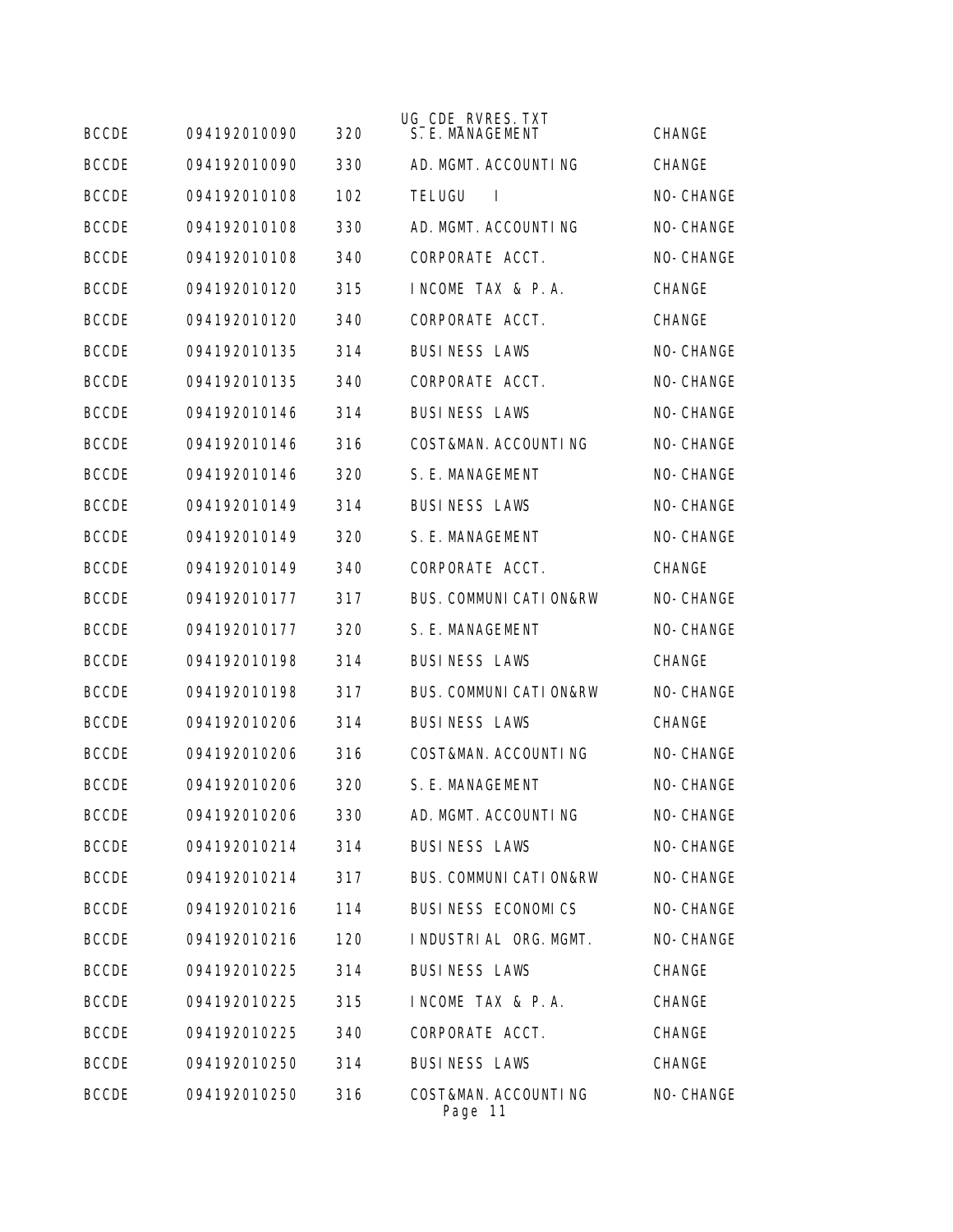|              |              |     | UG_CDE_RVRES. TXT                  |           |
|--------------|--------------|-----|------------------------------------|-----------|
| <b>BCCDE</b> | 094192010265 | 314 | <b>BUSINESS LAWS</b>               | CHANGE    |
| <b>BCCDE</b> | 094192010265 | 317 | <b>BUS. COMMUNI CATI ON&amp;RW</b> | NO-CHANGE |
| <b>BCCDE</b> | 094192010265 | 330 | AD. MGMT. ACCOUNTING               | NO-CHANGE |
| <b>BCCDE</b> | 094192010267 | 314 | <b>BUSINESS LAWS</b>               | NO-CHANGE |
| <b>BCCDE</b> | 094192010267 | 330 | AD. MGMT. ACCOUNTING               | NO-CHANGE |
| <b>BCCDE</b> | 094192010269 | 215 | FINA. ACCOUNTING II                | NO-CHANGE |
| <b>BCCDE</b> | 094192010269 | 314 | <b>BUSINESS LAWS</b>               | CHANGE    |
| <b>BCCDE</b> | 094192010287 | 314 | <b>BUSINESS LAWS</b>               | NO-CHANGE |
| <b>BCCDE</b> | 094192010297 | 314 | <b>BUSINESS LAWS</b>               | NO-CHANGE |
| <b>BCCDE</b> | 094192010297 | 317 | <b>BUS. COMMUNI CATI ON&amp;RW</b> | NO-CHANGE |
| <b>BCCDE</b> | 094192010297 | 340 | CORPORATE ACCT.                    | CHANGE    |
| <b>BCCDE</b> | 094192010299 | 314 | <b>BUSINESS LAWS</b>               | CHANGE    |
| <b>BCCDE</b> | 094192010299 | 340 | CORPORATE ACCT.                    | NO-CHANGE |
| <b>BCCDE</b> | 094192010301 | 314 | <b>BUSINESS LAWS</b>               | CHANGE    |
| <b>BCCDE</b> | 094192010301 | 315 | INCOME TAX & P.A.                  | CHANGE    |
| <b>BCCDE</b> | 094192010305 | 230 | BANKING&FIN. SYSTEM.               | CHANGE    |
| <b>BCCDE</b> | 094192010305 | 314 | <b>BUSINESS LAWS</b>               | NO-CHANGE |
| <b>BCCDE</b> | 094192010305 | 315 | INCOME TAX & P.A.                  | CHANGE    |
| <b>BCCDE</b> | 094192010305 | 317 | <b>BUS. COMMUNI CATI ON&amp;RW</b> | NO-CHANGE |
| <b>BCCDE</b> | 094192010307 | 314 | <b>BUSINESS LAWS</b>               | NO-CHANGE |
| <b>BCCDE</b> | 094192010307 | 315 | INCOME TAX & P.A.                  | CHANGE    |
| <b>BCCDE</b> | 094192010325 | 315 | INCOME TAX & P.A.                  | CHANGE    |
| <b>BCCDE</b> | 094192010325 | 330 | AD. MGMT. ACCOUNTING               | CHANGE    |
| <b>BCCDE</b> | 094192010328 | 330 | AD. MGMT. ACCOUNTING               | CHANGE    |
| <b>BCCDE</b> | 094192010328 | 340 | CORPORATE ACCT.                    | CHANGE    |
| <b>BCCDE</b> | 094192010331 | 314 | <b>BUSINESS LAWS</b>               | CHANGE    |
| <b>BCCDE</b> | 094192010331 | 315 | INCOME TAX & P.A.                  | CHANGE    |
| <b>BCCDE</b> | 094192010331 | 340 | CORPORATE ACCT.                    | CHANGE    |
| <b>BCCDE</b> | 094192010341 | 314 | <b>BUSINESS LAWS</b>               | NO-CHANGE |
| <b>BCCDE</b> | 094192010341 | 340 | CORPORATE ACCT.                    | CHANGE    |
| <b>BCCDE</b> | 094192010343 | 123 | QUANT. TECHNIQUES I                | CHANGE    |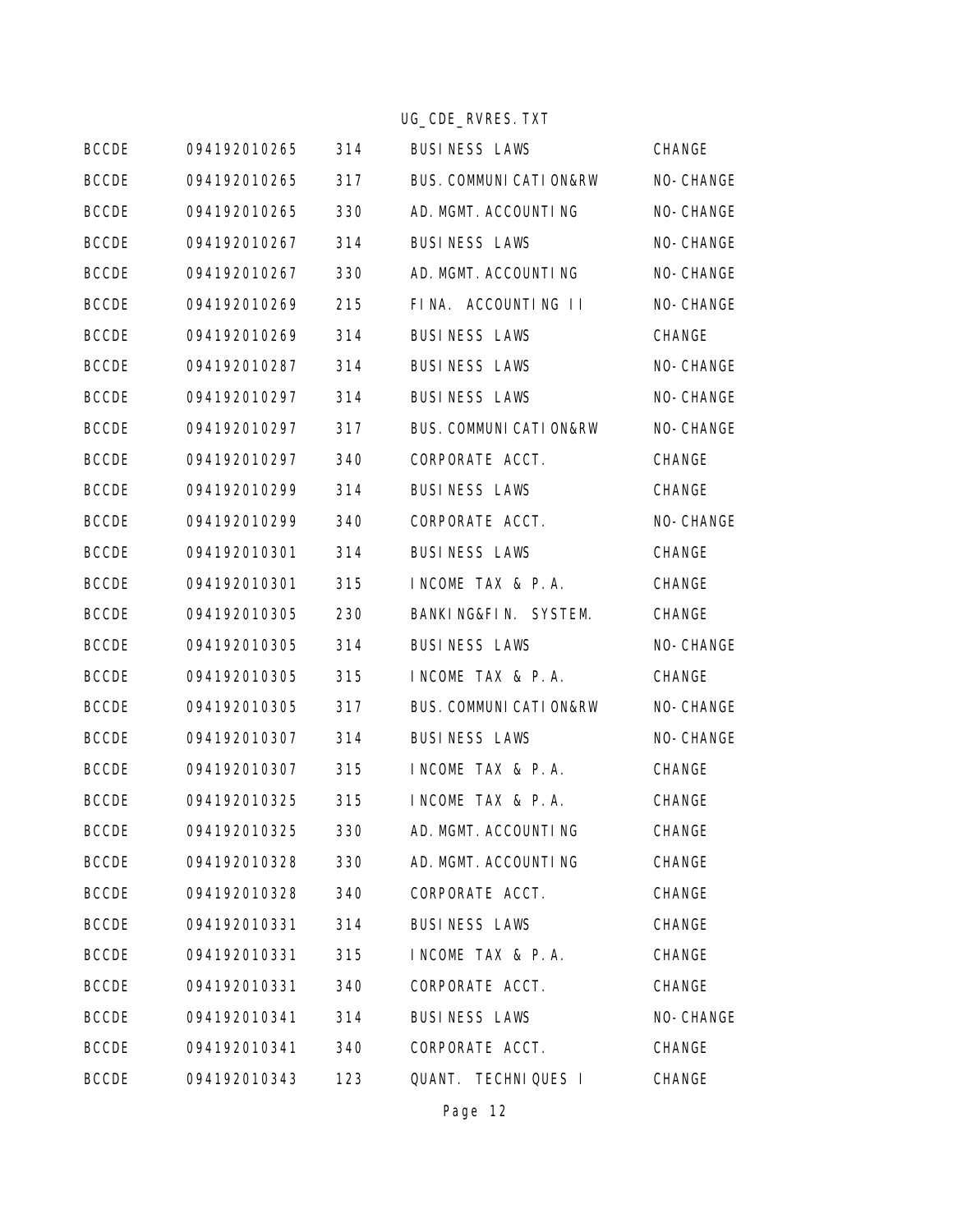| <b>BCCDE</b> | 094192010343 | 314 | UG_CDE_RVRES. TXT<br><b>BUSINESS LAWS</b> | NO-CHANGE     |
|--------------|--------------|-----|-------------------------------------------|---------------|
| <b>BCCDE</b> | 094192010343 | 316 | COST&MAN. ACCOUNTING                      | NO-CHANGE     |
| <b>BCCDE</b> | 094192010347 | 314 | <b>BUSINESS LAWS</b>                      | NO-CHANGE     |
| <b>BCCDE</b> | 094192010347 | 317 | BUS. COMMUNI CATI ON&RW                   | NO-CHANGE     |
| <b>BCCDE</b> | 094192010347 | 330 | AD. MGMT. ACCOUNTING                      | <b>CHANGE</b> |
| <b>BCCDE</b> | 094192010351 | 115 | FINA. ACCOUNTING I                        | <b>CHANGE</b> |
| <b>BCCDE</b> | 094192010351 | 317 | <b>BUS. COMMUNI CATI ON&amp;RW</b>        | NO-CHANGE     |
| <b>BCCDE</b> | 094192010351 | 330 | AD. MGMT. ACCOUNTING                      | <b>CHANGE</b> |
| <b>BCCDE</b> | 094192010354 | 314 | <b>BUSINESS LAWS</b>                      | <b>CHANGE</b> |
| <b>BCCDE</b> | 094192010354 | 317 | <b>BUS. COMMUNI CATI ON&amp;RW</b>        | NO-CHANGE     |
| <b>BCCDE</b> | 094192010357 | 201 | ENGLI SH<br>$\perp$                       | <b>CHANGE</b> |
| <b>BCCDE</b> | 094192010357 | 257 | ENTERPRENEOURSHIP D.                      | <b>CHANGE</b> |
| <b>BCCDE</b> | 094192010357 | 314 | <b>BUSINESS LAWS</b>                      | <b>CHANGE</b> |
| <b>BCCDE</b> | 094192010363 | 314 | <b>BUSINESS LAWS</b>                      | NO-CHANGE     |
| <b>BCCDE</b> | 094192010378 | 314 | <b>BUSINESS LAWS</b>                      | <b>CHANGE</b> |
| <b>BCCDE</b> | 094192010410 | 317 | <b>BUS. COMMUNI CATI ON&amp;RW</b>        | NO-CHANGE     |
| <b>BCCDE</b> | 094192010410 | 320 | S. E. MANAGEMENT                          | <b>CHANGE</b> |
| <b>BCCDE</b> | 094192010418 | 215 | FINA. ACCOUNTING II                       | NO-CHANGE     |
| <b>BCCDE</b> | 094192010418 | 314 | <b>BUSINESS LAWS</b>                      | NO-CHANGE     |
| <b>BCCDE</b> | 094192010418 | 330 | AD. MGMT. ACCOUNTING                      | <b>CHANGE</b> |
| <b>BCCDE</b> | 094192010434 | 314 | <b>BUSINESS LAWS</b>                      | NO-CHANGE     |
| <b>BCCDE</b> | 094192010434 | 315 | INCOME TAX & P.A.                         | CHANGE        |
| <b>BCCDE</b> | 094192010434 | 320 | S. E. MANAGEMENT                          | NO-CHANGE     |
| <b>BCCDE</b> | 094192010442 | 223 | QUANTI TATI VE TECH. 2                    | CHANGE        |
| <b>BCCDE</b> | 094192010442 | 320 | S. E. MANAGEMENT                          | NO-CHANGE     |
| <b>BCCDE</b> | 094192010442 | 330 | AD. MGMT. ACCOUNTING                      | CHANGE        |
| <b>BCCDE</b> | 094192010442 | 340 | CORPORATE ACCT.                           | NO-CHANGE     |
| <b>BCCDE</b> | 094192010455 | 315 | INCOME TAX & P.A.                         | CHANGE        |
| <b>BCCDE</b> | 094192010455 | 316 | COST&MAN. ACCOUNTING                      | CHANGE        |
| <b>BCCDE</b> | 094192010456 | 315 | INCOME TAX & P.A.                         | CHANGE        |
| <b>BCCDE</b> | 094192010456 | 340 | CORPORATE ACCT.                           | CHANGE        |
| <b>BCCDE</b> | 094192010459 | 315 | INCOME TAX & P.A.<br>Page 13              | CHANGE        |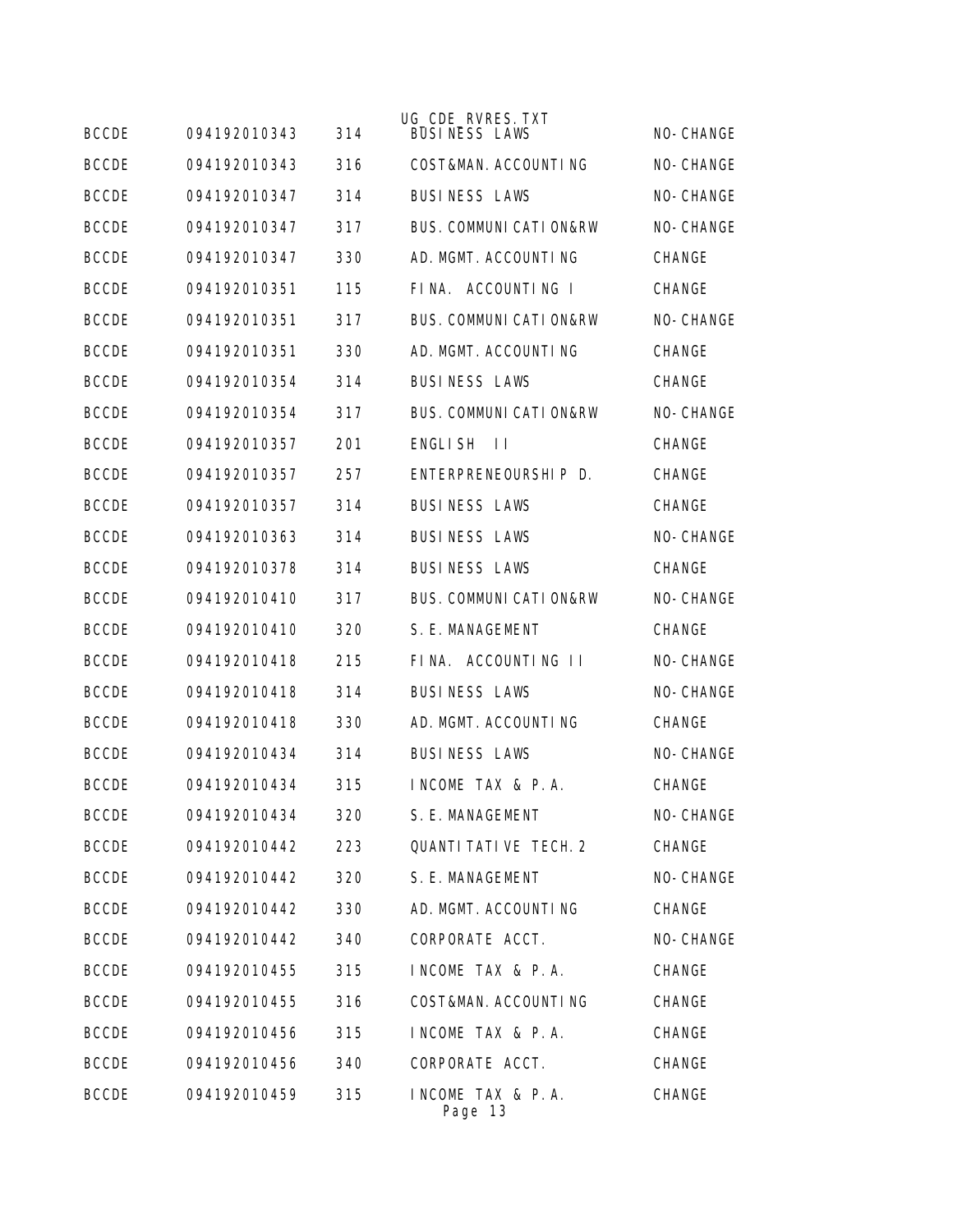|              |              |     | UG_CDE_RVRES. TXT       |           |
|--------------|--------------|-----|-------------------------|-----------|
| <b>BCCDE</b> | 094192010459 | 330 | AD. MGMT. ACCOUNTING    | CHANGE    |
| <b>BCCDE</b> | 094192010459 | 340 | CORPORATE ACCT.         | NO-CHANGE |
| <b>BCCDE</b> | 094192010461 | 315 | INCOME TAX & P.A.       | CHANGE    |
| <b>BCCDE</b> | 094192010462 | 314 | <b>BUSINESS LAWS</b>    | NO-CHANGE |
| <b>BCCDE</b> | 094192010462 | 315 | INCOME TAX & P.A.       | CHANGE    |
| <b>BCCDE</b> | 094192010489 | 330 | AD. MGMT. ACCOUNTING    | CHANGE    |
| <b>BCCDE</b> | 094192010489 | 340 | CORPORATE ACCT.         | CHANGE    |
| <b>BCCDE</b> | 094192010493 | 230 | BANKING&FIN. SYSTEM.    | NO-CHANGE |
| <b>BCCDE</b> | 094192010496 | 315 | INCOME TAX & P.A.       | CHANGE    |
| <b>BCCDE</b> | 094192010550 | 314 | <b>BUSINESS LAWS</b>    | NO-CHANGE |
| <b>BCCDE</b> | 094192010580 | 230 | BANKING&FIN. SYSTEM.    | CHANGE    |
| <b>BCCDE</b> | 094192010580 | 315 | INCOME TAX & P.A.       | CHANGE    |
| <b>BCCDE</b> | 094192010584 | 317 | BUS. COMMUNI CATI ON&RW | NO-CHANGE |
| <b>BCCDE</b> | 094192010584 | 330 | AD. MGMT. ACCOUNTING    | CHANGE    |
| <b>BCCDE</b> | 094192010586 | 114 | BUSINESS ECONOMICS      | CHANGE    |
| <b>BCCDE</b> | 094192010586 | 317 | BUS. COMMUNI CATI ON&RW | NO-CHANGE |
| <b>BCCDE</b> | 094192010586 | 330 | AD. MGMT. ACCOUNTING    | CHANGE    |
| <b>BCCDE</b> | 094192010591 | 317 | BUS. COMMUNI CATI ON&RW | NO-CHANGE |
| <b>BCCDE</b> | 094192010597 | 315 | INCOME TAX & P.A.       | CHANGE    |
| <b>BCCDE</b> | 094192010597 | 317 | BUS. COMMUNI CATI ON&RW | NO-CHANGE |
| <b>BCCDE</b> | 094192010670 | 114 | BUSINESS ECONOMICS      | CHANGE    |
| <b>BCCDE</b> | 094192010670 | 314 | <b>BUSINESS LAWS</b>    | NO-CHANGE |
| <b>BCCDE</b> | 094192010670 | 316 | COST&MAN. ACCOUNTING    | CHANGE    |
| <b>BCCDE</b> | 094192010674 | 317 | BUS. COMMUNI CATI ON&RW | CHANGE    |
| <b>BCCDE</b> | 094192010674 | 330 | AD. MGMT. ACCOUNTING    | CHANGE    |
| <b>BCCDE</b> | 094192010676 | 215 | FINA. ACCOUNTING II     | CHANGE    |
| <b>BCCDE</b> | 094192010676 | 314 | <b>BUSINESS LAWS</b>    | NO-CHANGE |
| <b>BCCDE</b> | 094192010682 | 223 | QUANTI TATI VE TECH. 2  | NO-CHANGE |
| <b>BCCDE</b> | 094192010682 | 316 | COST&MAN. ACCOUNTING    | CHANGE    |
| <b>BCCDE</b> | 094192010687 | 314 | <b>BUSINESS LAWS</b>    | NO-CHANGE |
| <b>BCCDE</b> | 094192010687 | 315 | INCOME TAX & P.A.       | NO-CHANGE |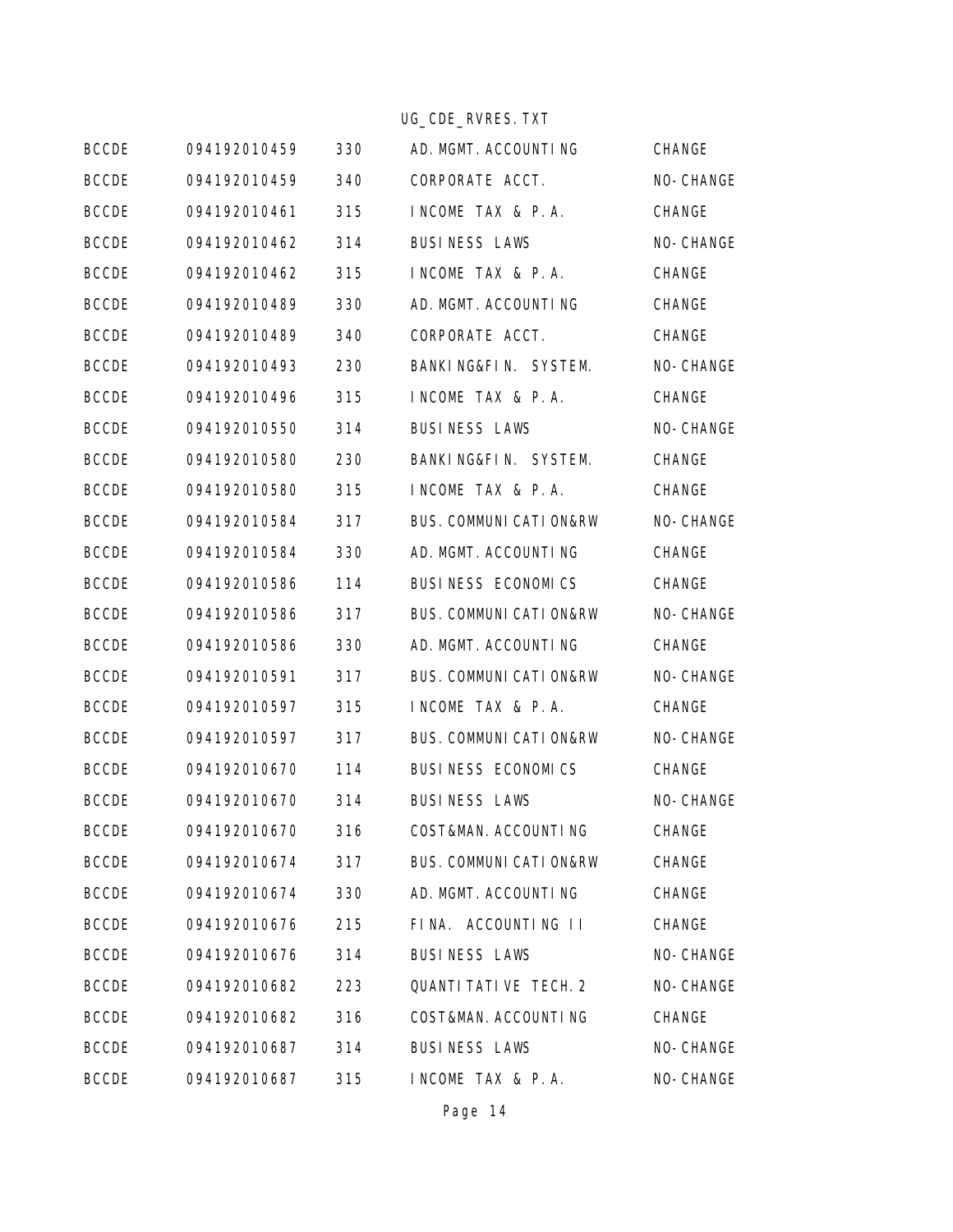| <b>BCCDE</b> | 094192010726 | 315 | UG_CDE_RVRES. TXT<br>INCOME TAX & P.A. | <b>CHANGE</b> |
|--------------|--------------|-----|----------------------------------------|---------------|
| <b>BCCDE</b> | 094192010726 | 317 | <b>BUS. COMMUNI CATI ON&amp;RW</b>     | NO-CHANGE     |
| <b>BCCDE</b> | 094192010726 | 320 | S. E. MANAGEMENT                       | NO-CHANGE     |
| <b>BCCDE</b> | 094192010735 | 314 | <b>BUSINESS LAWS</b>                   | NO-CHANGE     |
| <b>BCCDE</b> | 094192010735 | 316 | COST&MAN. ACCOUNTING                   | NO-CHANGE     |
| <b>BCCDE</b> | 094192010738 | 340 | CORPORATE ACCT.                        | NO-CHANGE     |
| <b>BCCDE</b> | 094192010752 | 316 | COST&MAN. ACCOUNTING                   | <b>CHANGE</b> |
| <b>BCCDE</b> | 094192010752 | 317 | <b>BUS. COMMUNI CATI ON&amp;RW</b>     | <b>CHANGE</b> |
| <b>BCCDE</b> | 094192010760 | 314 | <b>BUSINESS LAWS</b>                   | NO-CHANGE     |
| <b>BCCDE</b> | 094192010760 | 315 | INCOME TAX & P.A.                      | <b>CHANGE</b> |
| <b>BCCDE</b> | 094192010760 | 316 | COST&MAN, ACCOUNTING                   | NO-CHANGE     |
| <b>BCCDE</b> | 094192010760 | 317 | <b>BUS. COMMUNI CATI ON&amp;RW</b>     | NO-CHANGE     |
| <b>BCCDE</b> | 094192010760 | 330 | AD. MGMT. ACCOUNTING                   | NO-CHANGE     |
| <b>BCCDE</b> | 094192010760 | 340 | CORPORATE ACCT.                        | CHANGE        |
| <b>BCCDE</b> | 094192010761 | 315 | INCOME TAX & P.A.                      | <b>CHANGE</b> |
| <b>BCCDE</b> | 094192010761 | 317 | <b>BUS. COMMUNI CATI ON&amp;RW</b>     | <b>CHANGE</b> |
| <b>BCCDE</b> | 094192010761 | 330 | AD. MGMT. ACCOUNTING                   | NO-CHANGE     |
| <b>BCCDE</b> | 094192010761 | 340 | CORPORATE ACCT.                        | <b>CHANGE</b> |
| <b>BCCDE</b> | 094192010780 | 314 | <b>BUSINESS LAWS</b>                   | CHANGE        |
| <b>BCCDE</b> | 094192010780 | 317 | <b>BUS. COMMUNI CATI ON&amp;RW</b>     | <b>CHANGE</b> |
| <b>BCCDE</b> | 094192010783 | 314 | <b>BUSINESS LAWS</b>                   | NO-CHANGE     |
| <b>BCCDE</b> | 094192010783 | 317 | <b>BUS. COMMUNI CATI ON&amp;RW</b>     | <b>CHANGE</b> |
| <b>BCCDE</b> | 094192010786 | 317 | BUS. COMMUNI CATI ON&RW                | CHANGE        |
| <b>BCCDE</b> | 094192010786 | 340 | CORPORATE ACCT.                        | CHANGE        |
| <b>BCCDE</b> | 094192010801 | 314 | <b>BUSINESS LAWS</b>                   | CHANGE        |
| <b>BCCDE</b> | 094192010803 | 314 | <b>BUSINESS LAWS</b>                   | NO-CHANGE     |
| <b>BCCDE</b> | 094192010805 | 314 | <b>BUSINESS LAWS</b>                   | NO-CHANGE     |
| <b>BCCDE</b> | 094192010805 | 317 | <b>BUS. COMMUNI CATI ON&amp;RW</b>     | CHANGE        |
| <b>BCCDE</b> | 094192010811 | 314 | <b>BUSINESS LAWS</b>                   | NO-CHANGE     |
| <b>BCCDE</b> | 094192010811 | 316 | COST&MAN. ACCOUNTING                   | NO-CHANGE     |
| <b>BCCDE</b> | 094192010813 | 314 | <b>BUSINESS LAWS</b>                   | NO-CHANGE     |
| <b>BCCDE</b> | 094192010813 | 315 | INCOME TAX & P.A.<br>Page 15           | NO-CHANGE     |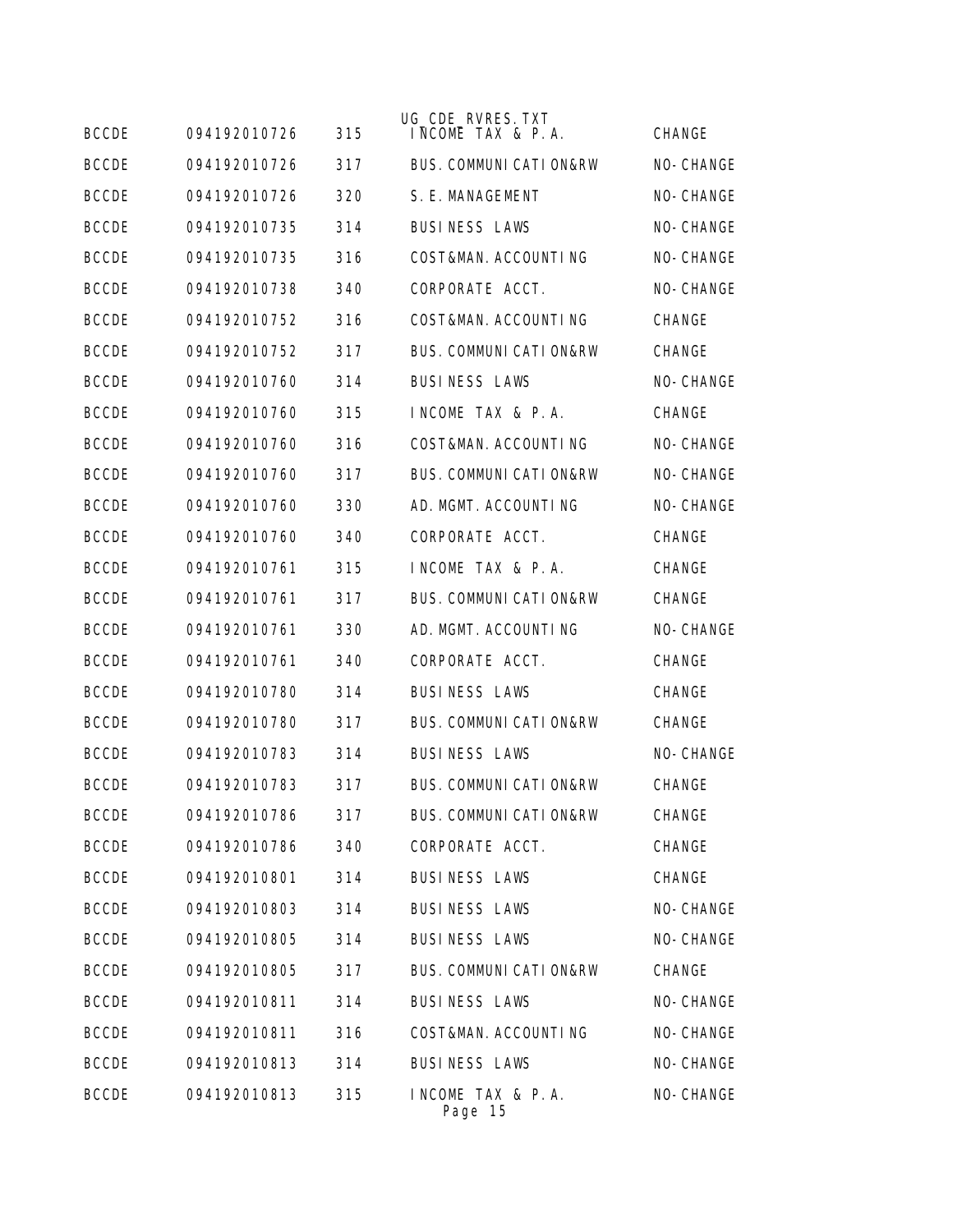|  | UG CDE RVRES. TXT |  |
|--|-------------------|--|
|  |                   |  |

|              |              |     | UG_CDE_RVRES. TXT                  |           |
|--------------|--------------|-----|------------------------------------|-----------|
| <b>BCCDE</b> | 094192010813 | 316 | COST&MAN. ACCOUNTING               | NO-CHANGE |
| <b>BCCDE</b> | 094192010814 | 314 | <b>BUSINESS LAWS</b>               | CHANGE    |
| <b>BCCDE</b> | 094192010814 | 316 | COST&MAN. ACCOUNTING               | CHANGE    |
| <b>BCCDE</b> | 094192010814 | 317 | <b>BUS. COMMUNI CATI ON&amp;RW</b> | CHANGE    |
| <b>BCCDE</b> | 094192010817 | 315 | INCOME TAX & P.A.                  | CHANGE    |
| <b>BCCDE</b> | 094192010817 | 316 | COST&MAN. ACCOUNTING               | CHANGE    |
| <b>BCCDE</b> | 094192010819 | 314 | <b>BUSINESS LAWS</b>               | NO-CHANGE |
| <b>BCCDE</b> | 094192010819 | 316 | COST&MAN. ACCOUNTING               | NO-CHANGE |
| <b>BCCDE</b> | 094192010821 | 314 | <b>BUSINESS LAWS</b>               | NO-CHANGE |
| <b>BCCDE</b> | 094192010821 | 316 | COST&MAN. ACCOUNTING               | NO-CHANGE |
| <b>BCCDE</b> | 094192010821 | 340 | CORPORATE ACCT.                    | NO-CHANGE |
| <b>BCCDE</b> | 094192010822 | 314 | <b>BUSINESS LAWS</b>               | NO-CHANGE |
| <b>BCCDE</b> | 094192010822 | 317 | <b>BUS. COMMUNI CATI ON&amp;RW</b> | NO-CHANGE |
| <b>BCCDE</b> | 094192010824 | 114 | BUSINESS ECONOMICS                 | CHANGE    |
| <b>BCCDE</b> | 094192010824 | 215 | FINA. ACCOUNTING II                | NO-CHANGE |
| <b>BCCDE</b> | 094192010824 | 230 | BANKING&FIN. SYSTEM.               | NO-CHANGE |
| <b>BCCDE</b> | 094192010824 | 257 | ENTERPRENEOURSHIP D.               | NO-CHANGE |
| <b>BCCDE</b> | 094192010824 | 314 | <b>BUSINESS LAWS</b>               | NO-CHANGE |
| <b>BCCDE</b> | 094192010824 | 317 | <b>BUS. COMMUNI CATI ON&amp;RW</b> | NO-CHANGE |
| <b>BCCDE</b> | 094192010826 | 315 | INCOME TAX & P.A.                  | NO-CHANGE |
| <b>BCCDE</b> | 094192010827 | 114 | BUSINESS ECONOMICS                 | CHANGE    |
| <b>BCCDE</b> | 094192010827 | 215 | FINA. ACCOUNTING II                | CHANGE    |
| <b>BCCDE</b> | 094192010827 | 223 | QUANTI TATI VE TECH. 2             | NO-CHANGE |
| <b>BCCDE</b> | 094192010827 | 314 | <b>BUSINESS LAWS</b>               | NO-CHANGE |
| <b>BCCDE</b> | 094192010836 | 114 | BUSINESS ECONOMICS                 | CHANGE    |
| <b>BCCDE</b> | 094192010838 | 317 | <b>BUS. COMMUNI CATI ON&amp;RW</b> | NO-CHANGE |
| <b>BCCDE</b> | 094192010839 | 120 | I NDUSTRI AL ORG. MGMT.            | NO-CHANGE |
| <b>BCCDE</b> | 094192010839 | 223 | QUANTI TATI VE TECH. 2             | NO-CHANGE |
| <b>BCCDE</b> | 094192010839 | 257 | ENTERPRENEOURSHIP D.               | NO-CHANGE |
| <b>BCCDE</b> | 094192010839 | 315 | INCOME TAX & P.A.                  | CHANGE    |
| <b>BCCDE</b> | 094192010839 | 316 | COST&MAN. ACCOUNTING               | NO-CHANGE |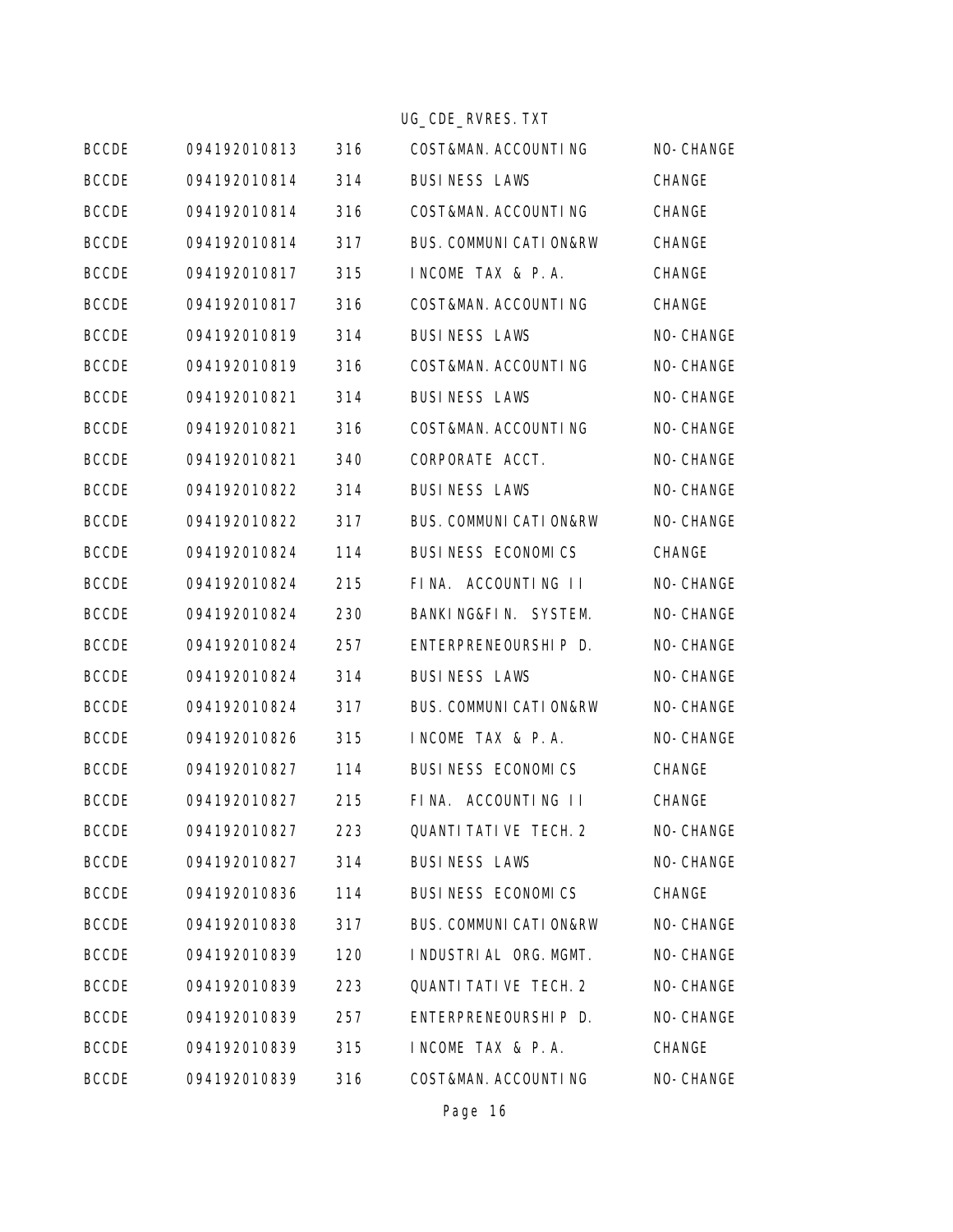| <b>BCCDE</b> | 094192010847 | 314 | UG_CDE_RVRES. TXT<br><b>BUSINESS LAWS</b> | NO-CHANGE     |
|--------------|--------------|-----|-------------------------------------------|---------------|
| <b>BCCDE</b> | 094192010847 | 316 | COST&MAN. ACCOUNTING                      | <b>CHANGE</b> |
| <b>BCCDE</b> | 094192010848 | 101 | <b>ENGLISH</b><br>$\mathbf{I}$            | <b>CHANGE</b> |
| <b>BCCDE</b> | 094192010848 | 114 | <b>BUSINESS ECONOMICS</b>                 | CHANGE        |
| <b>BCCDE</b> | 094192010848 | 215 | FINA. ACCOUNTING II                       | <b>CHANGE</b> |
| <b>BCCDE</b> | 094192010848 | 314 | <b>BUSINESS LAWS</b>                      | NO-CHANGE     |
| <b>BCCDE</b> | 094192010848 | 315 | INCOME TAX & P.A.                         | <b>CHANGE</b> |
| <b>BCCDE</b> | 094192010848 | 317 | <b>BUS. COMMUNI CATI ON&amp;RW</b>        | NO-CHANGE     |
| <b>BCCDE</b> | 094192010849 | 314 | <b>BUSINESS LAWS</b>                      | NO-CHANGE     |
| <b>BCCDE</b> | 094192010857 | 316 | COST&MAN. ACCOUNTING                      | CHANGE        |
| <b>BCCDE</b> | 094192010860 | 114 | BUSINESS ECONOMICS                        | <b>CHANGE</b> |
| <b>BCCDE</b> | 094192010860 | 215 | FINA. ACCOUNTING II                       | NO-CHANGE     |
| <b>BCCDE</b> | 094192010860 | 314 | <b>BUSINESS LAWS</b>                      | NO-CHANGE     |
| <b>BCCDE</b> | 094192010861 | 215 | FINA. ACCOUNTING II                       | NO-CHANGE     |
| <b>BCCDE</b> | 094192010861 | 314 | <b>BUSINESS LAWS</b>                      | NO-CHANGE     |
| <b>BCCDE</b> | 094192010861 | 317 | <b>BUS. COMMUNI CATI ON&amp;RW</b>        | NO-CHANGE     |
| <b>BCCDE</b> | 094192010861 | 330 | AD. MGMT. ACCOUNTING                      | NO-CHANGE     |
| <b>BCCDE</b> | 094192010879 | 316 | COST&MAN. ACCOUNTING                      | NO-CHANGE     |
| <b>BCCDE</b> | 094192010879 | 340 | CORPORATE ACCT.                           | CHANGE        |
| <b>BCCDE</b> | 094192010882 | 223 | <b>QUANTI TATI VE TECH. 2</b>             | NO-CHANGE     |
| <b>BCCDE</b> | 094192010882 | 316 | COST&MAN. ACCOUNTING                      | <b>CHANGE</b> |
| <b>BCCDE</b> | 094192010884 | 317 | <b>BUS. COMMUNI CATI ON&amp;RW</b>        | NO-CHANGE     |
| <b>BCCDE</b> | 094192010887 | 123 | QUANT. TECHNIQUES I                       | CHANGE        |
| <b>BCCDE</b> | 094192010887 | 215 | FINA. ACCOUNTING II                       | NO-CHANGE     |
| <b>BCCDE</b> | 094192010887 | 314 | <b>BUSINESS LAWS</b>                      | CHANGE        |
| <b>BCCDE</b> | 094192010895 | 317 | <b>BUS. COMMUNI CATI ON&amp;RW</b>        | NO-CHANGE     |
| <b>BCCDE</b> | 094192010896 | 314 | <b>BUSINESS LAWS</b>                      | NO-CHANGE     |
| <b>BCCDE</b> | 094192010896 | 316 | COST&MAN. ACCOUNTING                      | NO-CHANGE     |
| <b>BCCDE</b> | 094192010896 | 320 | S. E. MANAGEMENT                          | NO-CHANGE     |
| <b>BCCDE</b> | 094192010898 | 215 | FINA. ACCOUNTING II                       | NO-CHANGE     |
| <b>BCCDE</b> | 094192010898 | 316 | COST&MAN. ACCOUNTING                      | NO-CHANGE     |
| <b>BCCDE</b> | 094192010898 | 320 | S. E. MANAGEMENT<br>Page 17               | CHANGE        |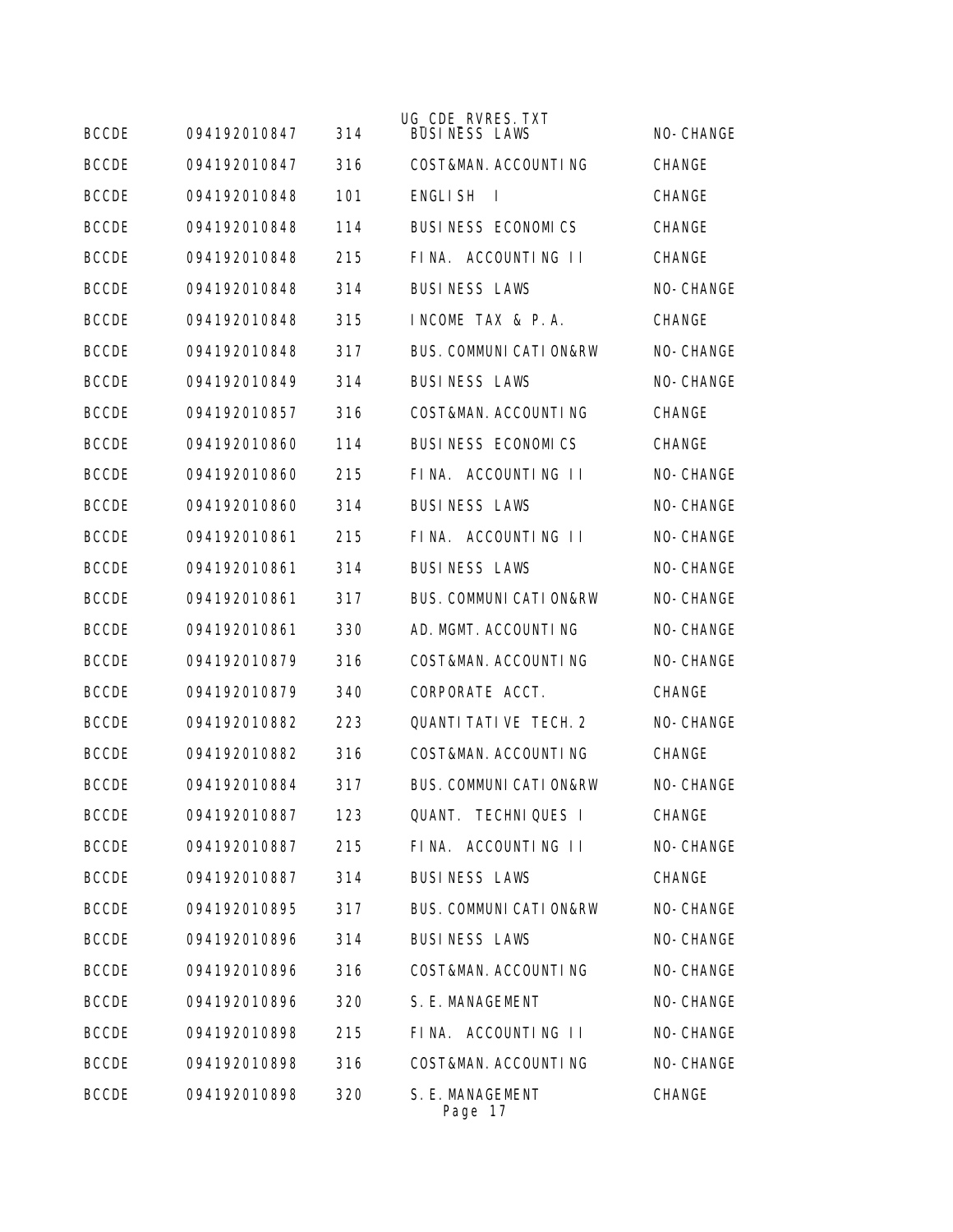|              |              |     | UG_CDE_RVRES. TXT                  |           |
|--------------|--------------|-----|------------------------------------|-----------|
| <b>BCCDE</b> | 094192010898 | 340 | CORPORATE ACCT.                    | CHANGE    |
| <b>BCCDE</b> | 094192010900 | 316 | COST&MAN. ACCOUNTING               | CHANGE    |
| <b>BCCDE</b> | 094192010900 | 317 | BUS. COMMUNI CATI ON&RW            | NO-CHANGE |
| <b>BCCDE</b> | 094192010918 | 316 | COST&MAN. ACCOUNTING               | NO-CHANGE |
| <b>BCCDE</b> | 094192010918 | 317 | <b>BUS. COMMUNI CATI ON&amp;RW</b> | NO-CHANGE |
| <b>BCCDE</b> | 094202010004 | 123 | QUANT. TECHNIQUES I                | CHANGE    |
| <b>BCCDE</b> | 094202010004 | 201 | ENGLISH II                         | CHANGE    |
| <b>BCCDE</b> | 094202010009 | 123 | QUANT. TECHNIQUES I                | CHANGE    |
| <b>BCCDE</b> | 094202010024 | 114 | BUSINESS ECONOMICS                 | CHANGE    |
| <b>BCCDE</b> | 094202010065 | 223 | QUANTI TATI VE TECH. 2             | CHANGE    |
| <b>BCCDE</b> | 094202010078 | 201 | ENGLISH II                         | CHANGE    |
| <b>BCCDE</b> | 094202010078 | 257 | ENTERPRENEOURSHIP D.               | NO-CHANGE |
| <b>BCCDE</b> | 094202010098 | 223 | QUANTI TATI VE TECH. 2             | CHANGE    |
| <b>BCCDE</b> | 094202010107 | 103 | HI NDI<br>$\Box$                   | CHANGE    |
| <b>BCCDE</b> | 094202010107 | 114 | BUSINESS ECONOMICS                 | NO-CHANGE |
| <b>BCCDE</b> | 094202010107 | 115 | FINA. ACCOUNTING I                 | NO-CHANGE |
| <b>BCCDE</b> | 094202010155 | 223 | QUANTI TATI VE TECH. 2             | NO-CHANGE |
| <b>BCCDE</b> | 094202010166 | 215 | FINA. ACCOUNTING II                | CHANGE    |
| <b>BCCDE</b> | 094202010172 | 257 | ENTERPRENEOURSHIP D.               | NO-CHANGE |
| <b>BCCDE</b> | 094202010183 | 215 | FINA. ACCOUNTING II                | NO-CHANGE |
| <b>BCCDE</b> | 094202010213 | 215 | FINA.<br>ACCOUNTING II             | NO-CHANGE |
| <b>BCCDE</b> | 094202010222 | 215 | FINA. ACCOUNTING II                | NO-CHANGE |
| <b>BCCDE</b> | 094202010232 | 215 | FINA. ACCOUNTING II                | CHANGE    |
| <b>BCCDE</b> | 094202010236 | 257 | ENTERPRENEOURSHIP D.               | NO-CHANGE |
| <b>BCCDE</b> | 094202010238 | 115 | FINA. ACCOUNTING I                 | NO-CHANGE |
| <b>BCCDE</b> | 094202010238 | 215 | FINA. ACCOUNTING II                | NO-CHANGE |
| <b>BCCDE</b> | 094202010238 | 257 | ENTERPRENEOURSHIP D.               | CHANGE    |
| <b>BCCDE</b> | 094202010243 | 257 | ENTERPRENEOURSHIP D.               | NO-CHANGE |
| <b>BCCDE</b> | 094202010245 | 223 | QUANTI TATI VE TECH. 2             | CHANGE    |
| <b>BCCDE</b> | 094202010253 | 230 | BANKING&FIN. SYSTEM.               | CHANGE    |
| <b>BCCDE</b> | 094202010256 | 223 | QUANTI TATI VE TECH. 2             | NO-CHANGE |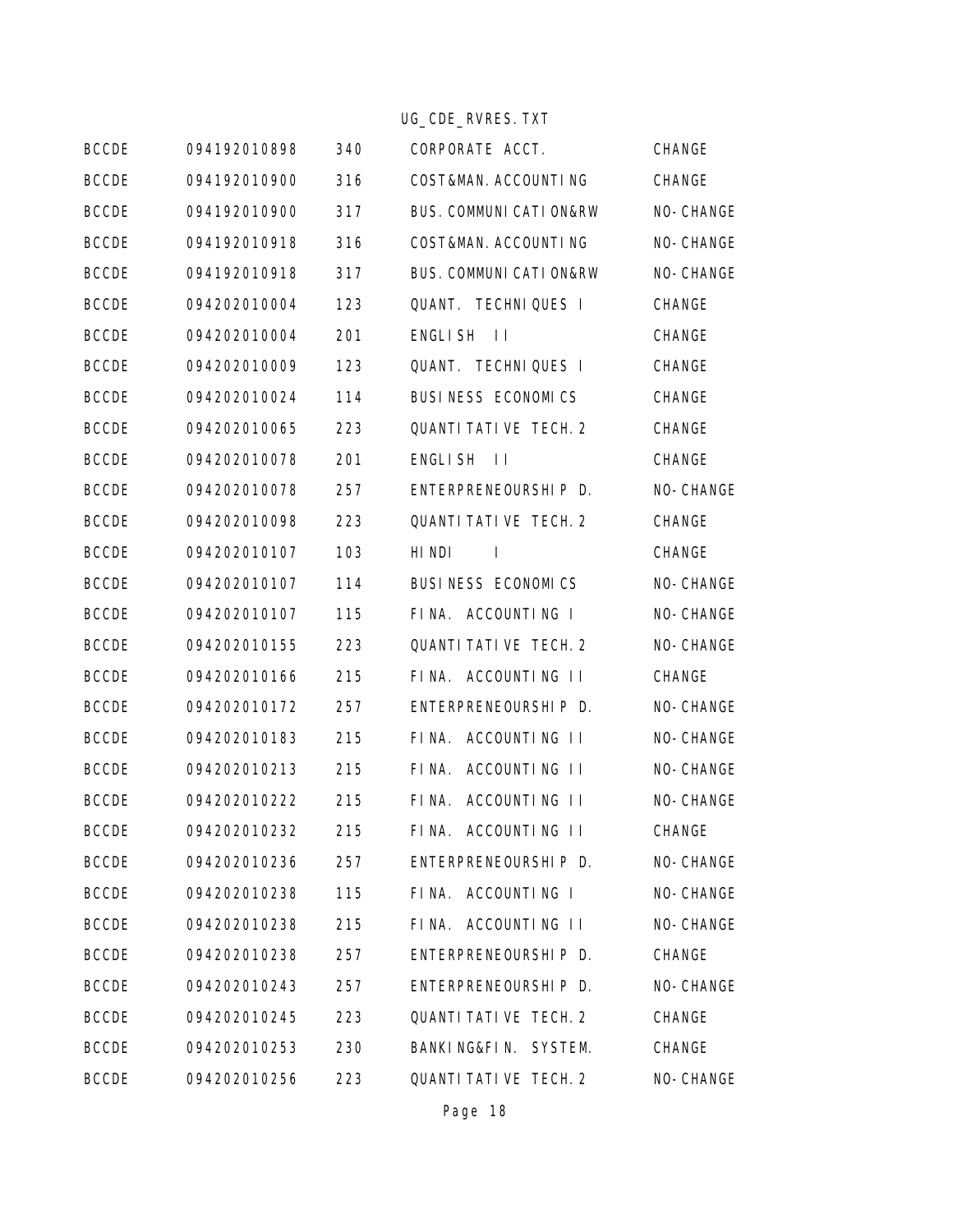| <b>BCCDE</b> | 094202010256 | 230 | UG_CDE_RVRES. TXT<br>BANKING&FIN. SYSTEM. | NO-CHANGE     |
|--------------|--------------|-----|-------------------------------------------|---------------|
| <b>BCCDE</b> | 094202010258 | 215 | FINA. ACCOUNTING II                       | <b>CHANGE</b> |
| <b>BCCDE</b> | 094202010258 | 223 | <b>OUANTI TATI VE TECH. 2</b>             | NO-CHANGE     |
| <b>BCCDE</b> | 094202010281 | 257 | FNTFRPRFNFOURSHLP D.                      | CHANGE        |
| <b>BCCDE</b> | 094202010285 | 223 | <b>QUANTI TATI VE TECH. 2</b>             | NO-CHANGE     |
| <b>BCCDE</b> | 094202010285 | 230 | BANKING&FIN. SYSTEM.                      | NO-CHANGE     |
| <b>BCCDE</b> | 094202010333 | 215 | FINA. ACCOUNTING II                       | CHANGE        |
| <b>BCCDE</b> | 094202010333 | 223 | <b>QUANTI TATI VE TECH. 2</b>             | <b>CHANGE</b> |
| <b>BCCDE</b> | 094202010333 | 230 | BANKING&FIN. SYSTEM.                      | NO-CHANGE     |
| <b>BCCDE</b> | 094202010336 | 215 | FINA. ACCOUNTING II                       | NO-CHANGE     |
| <b>BCCDE</b> | 094202010341 | 223 | <b>QUANTI TATI VE TECH. 2</b>             | NO-CHANGE     |
| <b>BCCDE</b> | 094202010342 | 115 | ACCOUNTING I<br>FINA.                     | CHANGE        |
| <b>BCCDE</b> | 094202010342 | 123 | OUANT.<br><b>TECHNIQUES I</b>             | CHANGE        |
| <b>BCCDE</b> | 094202010342 | 223 | <b>OUANTI TATI VE TECH. 2</b>             | CHANGE        |
| <b>BCCDE</b> | 094202010345 | 223 | <b>OUANTI TATI VE TECH. 2</b>             | NO-CHANGE     |
| <b>BCCDE</b> | 094202010350 | 120 | INDUSTRIAL ORG. MGMT.                     | NO-CHANGE     |
| <b>BCCDE</b> | 094202010400 | 223 | <b>QUANTI TATI VE TECH. 2</b>             | NO-CHANGE     |
| <b>BCCDE</b> | 094202010400 | 230 | BANKING&FIN.<br>SYSTEM.                   | NO-CHANGE     |
| <b>BCCDE</b> | 094202010417 | 230 | BANKI NG&FI N.<br>SYSTEM.                 | NO-CHANGE     |
| <b>BCCDE</b> | 094202010417 | 257 | ENTERPRENEOURSHIP D.                      | NO-CHANGE     |
| <b>BCCDE</b> | 094202010420 | 223 | <b>OUANTI TATI VE TECH. 2</b>             | <b>CHANGE</b> |
| <b>BCCDE</b> | 094202010422 | 230 | BANKING&FIN. SYSTEM.                      | NO-CHANGE     |
| <b>BCCDE</b> | 094202010470 | 215 | FINA. ACCOUNTING II                       | NO-CHANGE     |
| <b>BCCDE</b> | 094202010485 | 115 | FINA. ACCOUNTING I                        | NO-CHANGE     |
| <b>BCCDE</b> | 094202010485 | 123 | QUANT. TECHNIQUES I                       | NO-CHANGE     |
| <b>BCCDE</b> | 094202010490 | 223 | QUANTI TATI VE TECH. 2                    | NO-CHANGE     |
| <b>BCCDE</b> | 094202010493 | 223 | QUANTI TATI VE TECH. 2                    | CHANGE        |
| <b>BCCDE</b> | 094202010493 | 257 | ENTERPRENEOURSHIP D.                      | CHANGE        |
| <b>BCCDE</b> | 094202010503 | 101 | <b>ENGLISH</b><br>$\perp$                 | CHANGE        |
| <b>BCCDE</b> | 094202010503 | 123 | QUANT. TECHNIQUES I                       | CHANGE        |
| <b>BCCDE</b> | 094202010503 | 215 | FINA. ACCOUNTING II                       | CHANGE        |
| <b>BCCDE</b> | 094202010503 | 223 | QUANTI TATI VE TECH. 2<br>Page 19         | NO-CHANGE     |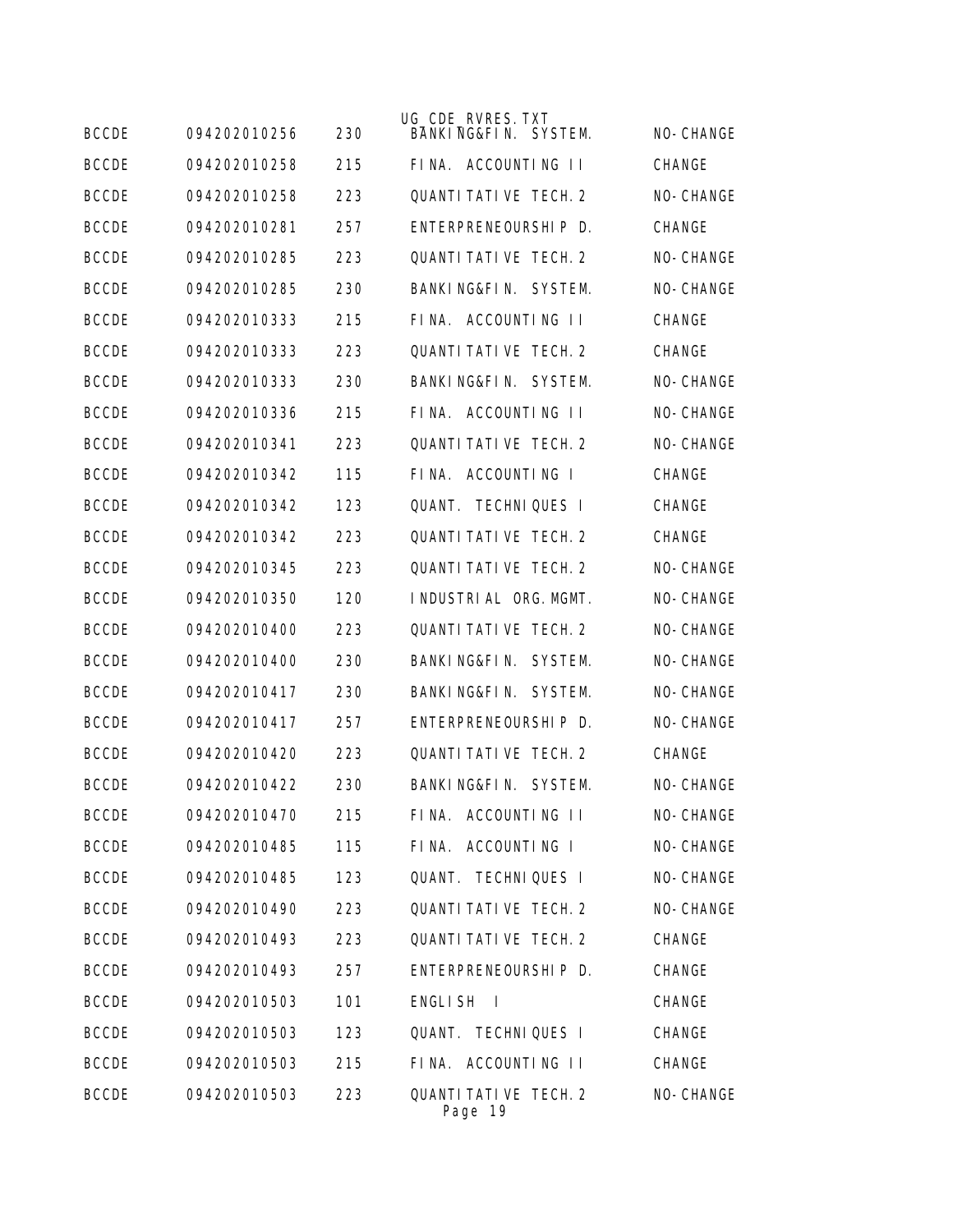|              |              |     | UG_CDE_RVRES. TXT                 |           |
|--------------|--------------|-----|-----------------------------------|-----------|
| <b>BCCDE</b> | 094202010503 | 257 | ENTERPRENEOURSHIP D.              | CHANGE    |
| <b>BCCDE</b> | 094202010551 | 223 | QUANTI TATI VE TECH. 2            | CHANGE    |
| <b>BCCDE</b> | 094202010555 | 203 | HI NDI<br>$\mathbf{H}$            | NO-CHANGE |
| <b>BCCDE</b> | 094202010580 | 101 | ENGLI SH<br>$\perp$               | CHANGE    |
| <b>BCCDE</b> | 094202010580 | 223 | <b>QUANTI TATI VE TECH. 2</b>     | CHANGE    |
| <b>BCCDE</b> | 094202010582 | 201 | ENGLI SH<br>$\perp$               | NO-CHANGE |
| <b>BCCDE</b> | 094202010582 | 206 | ARABI C<br>$\perp$                | NO-CHANGE |
| <b>BCCDE</b> | 094202010582 | 223 | QUANTI TATI VE TECH. 2            | NO-CHANGE |
| <b>BCCDE</b> | 094202010596 | 230 | BANKING&FIN. SYSTEM.              | NO-CHANGE |
| <b>BCCDE</b> | 094202010626 | 114 | BUSINESS ECONOMICS                | CHANGE    |
| <b>BCCDE</b> | 094202010626 | 115 | FINA. ACCOUNTING I                | CHANGE    |
| <b>BCCDE</b> | 094202010626 | 123 | QUANT. TECHNIQUES I               | CHANGE    |
| <b>BCCDE</b> | 094202010626 | 257 | ENTERPRENEOURSHIP D.              | CHANGE    |
| <b>BCCDE</b> | 094202010629 | 101 | ENGLISH <sub>I</sub>              | CHANGE    |
| <b>BCCDE</b> | 094202010629 | 115 | FINA. ACCOUNTING I                | NO-CHANGE |
| <b>BCCDE</b> | 094202010629 | 257 | ENTERPRENEOURSHIP D.              | CHANGE    |
| <b>BCCDE</b> | 094202010636 | 223 | QUANTI TATI VE TECH. 2            | CHANGE    |
| <b>BCCDE</b> | 094202010648 | 123 | QUANT. TECHNIQUES I               | NO-CHANGE |
| <b>BCCDE</b> | 094202010648 | 257 | ENTERPRENEOURSHIP D.              | CHANGE    |
| <b>BCCDE</b> | 094202010674 | 215 | FINA. ACCOUNTING II               | CHANGE    |
| <b>BCCDE</b> | 094202010693 | 206 | ARABI C<br>$\perp$                | NO-CHANGE |
| <b>BCCDE</b> | 094202010698 | 203 | HI <sub>NDI</sub><br>$\mathbf{H}$ | NO-CHANGE |
| <b>BCCDE</b> | 094202010698 | 257 | ENTERPRENEOURSHIP D.              | NO-CHANGE |
| <b>BCCDE</b> | 094202010699 | 123 | QUANT. TECHNIQUES I               | CHANGE    |
| <b>BCCDE</b> | 094202010722 | 115 | FINA. ACCOUNTING I                | CHANGE    |
| <b>BCCDE</b> | 094202010724 | 123 | QUANT. TECHNIQUES I               | CHANGE    |
| <b>BCCDE</b> | 094202010729 | 257 | ENTERPRENEOURSHIP D.              | CHANGE    |
| <b>BCCDE</b> | 094202010730 | 114 | BUSINESS ECONOMICS                | CHANGE    |
| <b>BCCDE</b> | 094202010730 | 223 | QUANTI TATI VE TECH. 2            | NO-CHANGE |
| <b>BCCDE</b> | 094202010731 | 257 | ENTERPRENEOURSHIP D.              | NO-CHANGE |
| <b>BCCDE</b> | 094202010743 | 223 | QUANTI TATI VE TECH. 2            | NO-CHANGE |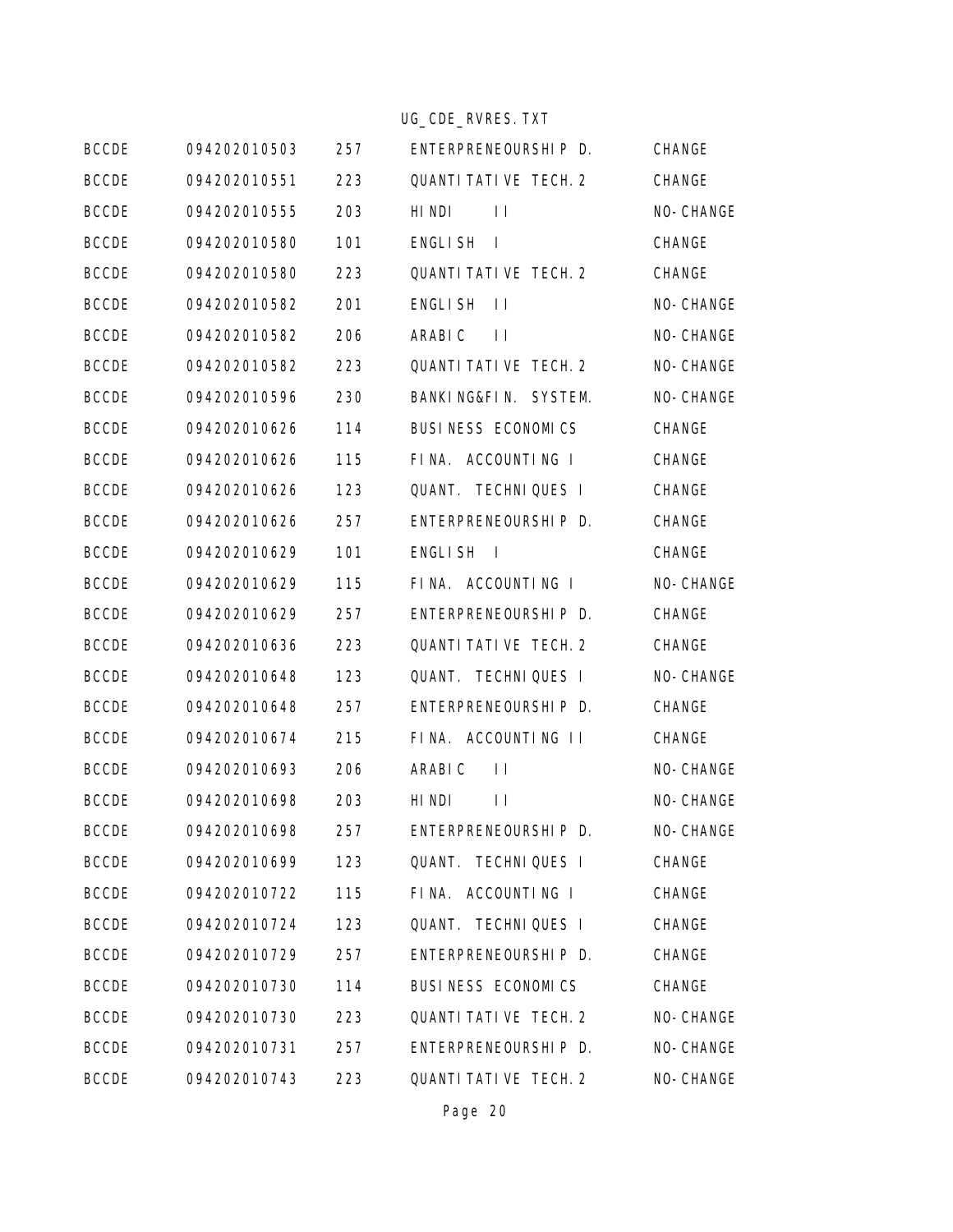| <b>BCCDE</b> | 094202010746 | 114 | UG_CDE_RVRES. TXT<br><b>BUSINESS ECONOMICS</b> | <b>CHANGE</b> |
|--------------|--------------|-----|------------------------------------------------|---------------|
| <b>BCCDE</b> | 094202010763 | 230 | BANKING&FIN. SYSTEM.                           | NO-CHANGE     |
| <b>BCCDE</b> | 094212010019 | 115 | FINA. ACCOUNTING I                             | CHANGE        |
| <b>BCCDE</b> | 094212010063 | 120 | INDUSTRIAL ORG. MGMT.                          | NO-CHANGE     |
| <b>BCCDE</b> | 094212010067 | 115 | FINA. ACCOUNTING I                             | <b>CHANGE</b> |
| <b>BCCDE</b> | 094212010067 | 123 | <b>QUANT. TECHNIQUES I</b>                     | CHANGE        |
| <b>BCCDE</b> | 094212010068 | 101 | <b>ENGLISH</b><br>$\mathbf{I}$                 | CHANGE        |
| <b>BCCDE</b> | 094212010068 | 102 | <b>TELUGU</b><br>$\mathbf{I}$                  | CHANGE        |
| <b>BCCDE</b> | 094212010083 | 101 | <b>ENGLISH</b><br>$\mathbf{I}$                 | CHANGE        |
| <b>BCCDE</b> | 094212010083 | 106 | ARABI C<br>$\mathbf{I}$                        | NO-CHANGE     |
| <b>BCCDE</b> | 094212010083 | 123 | QUANT.<br><b>TECHNIQUES I</b>                  | CHANGE        |
| <b>BCCDE</b> | 094212010085 | 106 | ARABI C<br>$\overline{1}$                      | CHANGE        |
| <b>BCCDE</b> | 094212010085 | 120 | INDUSTRIAL ORG. MGMT.                          | NO-CHANGE     |
| <b>BCCDE</b> | 094212010104 | 123 | QUANT. TECHNIQUES I                            | <b>CHANGE</b> |
| <b>BCCDE</b> | 094212010112 | 102 | <b>TELUGU</b><br>$\overline{1}$                | CHANGE        |
| <b>BCCDE</b> | 094212010112 | 114 | BUSINESS ECONOMICS                             | CHANGE        |
| <b>BCCDE</b> | 094212010117 | 115 | FINA. ACCOUNTING I                             | NO-CHANGE     |
| <b>BCCDE</b> | 094212010131 | 115 | ACCOUNTING I<br>FINA.                          | NO-CHANGE     |
| <b>BCCDE</b> | 094212010131 | 120 | I NDUSTRI AL ORG. MGMT.                        | NO-CHANGE     |
| <b>BCCDE</b> | 094212010131 | 123 | QUANT.<br><b>TECHNIQUES I</b>                  | NO-CHANGE     |
| <b>BCCDE</b> | 094212010155 | 123 | <b>TECHNIQUES I</b><br>QUANT.                  | CHANGE        |
| <b>BCCDE</b> | 094212010157 | 114 | <b>BUSINESS ECONOMICS</b>                      | CHANGE        |
| <b>BCCDE</b> | 094212010157 | 115 | FINA. ACCOUNTING I                             | CHANGE        |
| <b>BCCDE</b> | 094212010157 | 123 | QUANT. TECHNIQUES I                            | NO-CHANGE     |
| <b>BCCDE</b> | 094212010175 | 115 | FINA. ACCOUNTING I                             | CHANGE        |
| <b>BCCDE</b> | 094212010207 | 115 | FINA. ACCOUNTING I                             | CHANGE        |
| <b>BCCDE</b> | 094212010212 | 114 | BUSINESS ECONOMICS                             | CHANGE        |
| <b>BCCDE</b> | 094212010212 | 115 | FINA. ACCOUNTING I                             | NO-CHANGE     |
| <b>BCCDE</b> | 094212010212 | 120 | I NDUSTRI AL ORG. MGMT.                        | NO-CHANGE     |
| <b>BCCDE</b> | 094212010213 | 120 | I NDUSTRI AL ORG. MGMT.                        | CHANGE        |
| <b>BCCDE</b> | 094212010258 | 114 | BUSINESS ECONOMICS                             | CHANGE        |
| <b>BCCDE</b> | 094212010262 | 114 | BUSINESS ECONOMICS<br>Page 21                  | CHANGE        |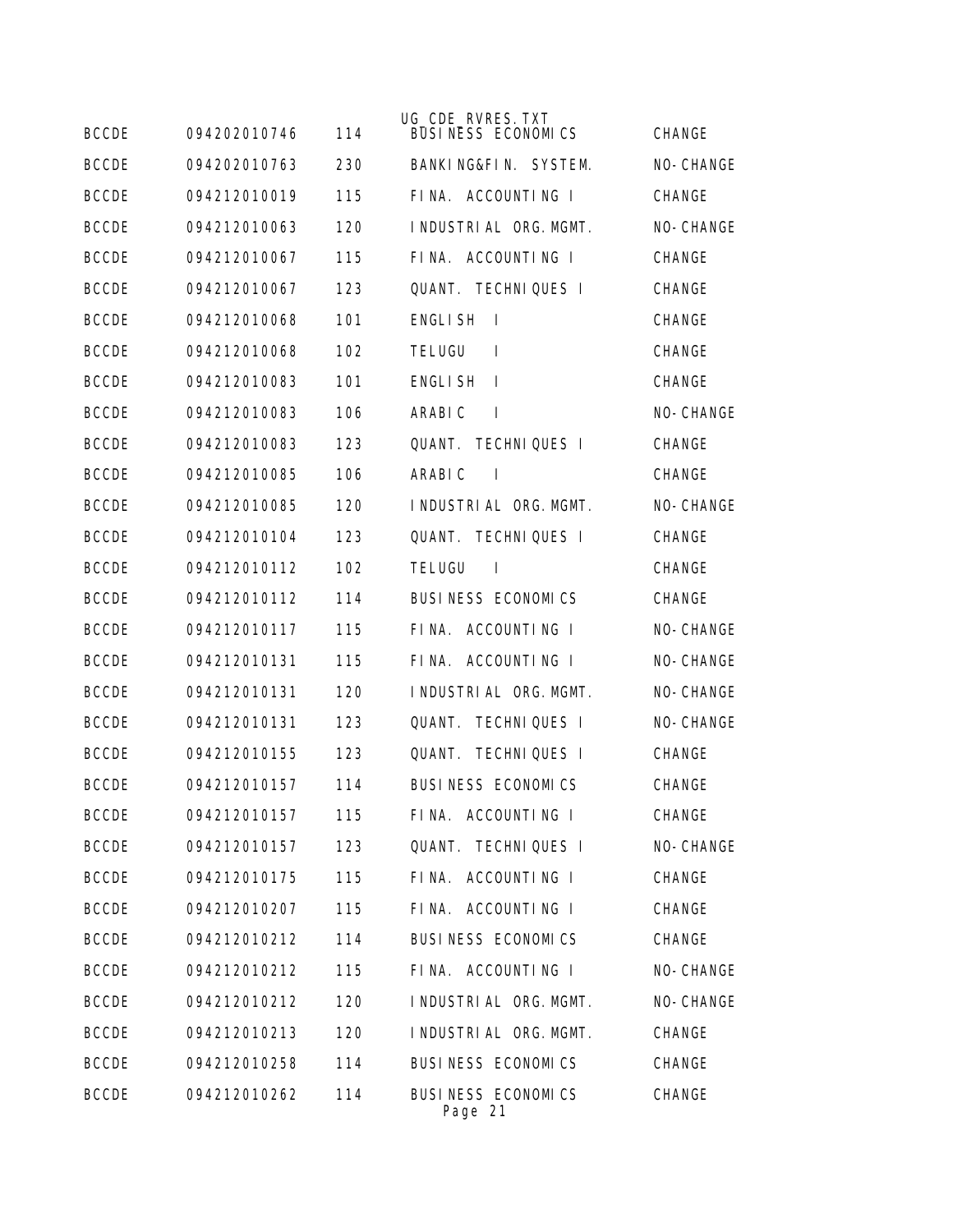|              |              |     | UG_CDE_RVRES. TXT                |           |
|--------------|--------------|-----|----------------------------------|-----------|
| <b>BCCDE</b> | 094212010262 | 115 | FINA. ACCOUNTING I               | CHANGE    |
| <b>BCCDE</b> | 094212010263 | 114 | BUSINESS ECONOMICS               | CHANGE    |
| <b>BCCDE</b> | 094212010265 | 114 | BUSINESS ECONOMICS               | CHANGE    |
| <b>BCCDE</b> | 094212010282 | 123 | QUANT. TECHNIQUES I              | CHANGE    |
| <b>BCCDE</b> | 094212010287 | 103 | HI NDI<br>-1                     | CHANGE    |
| <b>BCCDE</b> | 094212010335 | 120 | I NDUSTRI AL ORG. MGMT.          | NO-CHANGE |
| <b>BCCDE</b> | 094212010353 | 115 | FINA. ACCOUNTING I               | CHANGE    |
| <b>BCCDE</b> | 094212010353 | 123 | QUANT. TECHNIQUES I              | NO-CHANGE |
| <b>BCCDE</b> | 094212010363 | 114 | BUSINESS ECONOMICS               | CHANGE    |
| <b>BCCDE</b> | 094212010363 | 123 | QUANT. TECHNIQUES I              | CHANGE    |
| <b>BCCDE</b> | 094212010385 | 114 | BUSINESS ECONOMICS               | NO-CHANGE |
| <b>BCCDE</b> | 094212010385 | 115 | FINA. ACCOUNTING I               | NO-CHANGE |
| <b>BCCDE</b> | 094212010385 | 120 | I NDUSTRI AL ORG. MGMT.          | NO-CHANGE |
| <b>BCCDE</b> | 094212010420 | 115 | FINA. ACCOUNTING I               | CHANGE    |
| <b>BCCDE</b> | 094212010424 | 115 | FINA. ACCOUNTING I               | CHANGE    |
| <b>BCCDE</b> | 094212010444 | 115 | FINA. ACCOUNTING I               | CHANGE    |
| <b>BCCDE</b> | 094212010453 | 114 | BUSINESS ECONOMICS               | CHANGE    |
| <b>BCCDE</b> | 094212010453 | 115 | FINA. ACCOUNTING I               | CHANGE    |
| <b>BCCDE</b> | 094212010488 | 101 | <b>ENGLISH</b><br>$\blacksquare$ | CHANGE    |
| <b>BCCDE</b> | 094212010488 | 114 | BUSINESS ECONOMICS               | CHANGE    |
| <b>BCCDE</b> | 094212010488 | 115 | FINA. ACCOUNTING I               | NO-CHANGE |
| <b>BCCDE</b> | 094212010488 | 120 | I NDUSTRI AL ORG. MGMT.          | NO-CHANGE |
| <b>BCCDE</b> | 094212010488 | 123 | QUANT. TECHNIQUES I              | CHANGE    |
| <b>BCCDE</b> | 094212010494 | 120 | INDUSTRIAL ORG. MGMT.            | NO-CHANGE |
| <b>BCCDE</b> | 094212010494 | 123 | QUANT. TECHNIQUES I              | NO-CHANGE |
| <b>BCCDE</b> | 094212010497 | 115 | FINA. ACCOUNTING I               | CHANGE    |
| <b>BCCDE</b> | 094212010497 | 120 | I NDUSTRI AL ORG. MGMT.          | CHANGE    |
| <b>BCCDE</b> | 094212010533 | 114 | BUSINESS ECONOMICS               | CHANGE    |
| <b>BCCDE</b> | 094212010533 | 120 | I NDUSTRI AL ORG. MGMT.          | NO-CHANGE |
| <b>BCCDE</b> | 094212010541 | 114 | BUSINESS ECONOMICS               | CHANGE    |
| <b>BCCDE</b> | 094212010541 | 115 | FINA. ACCOUNTING I               | CHANGE    |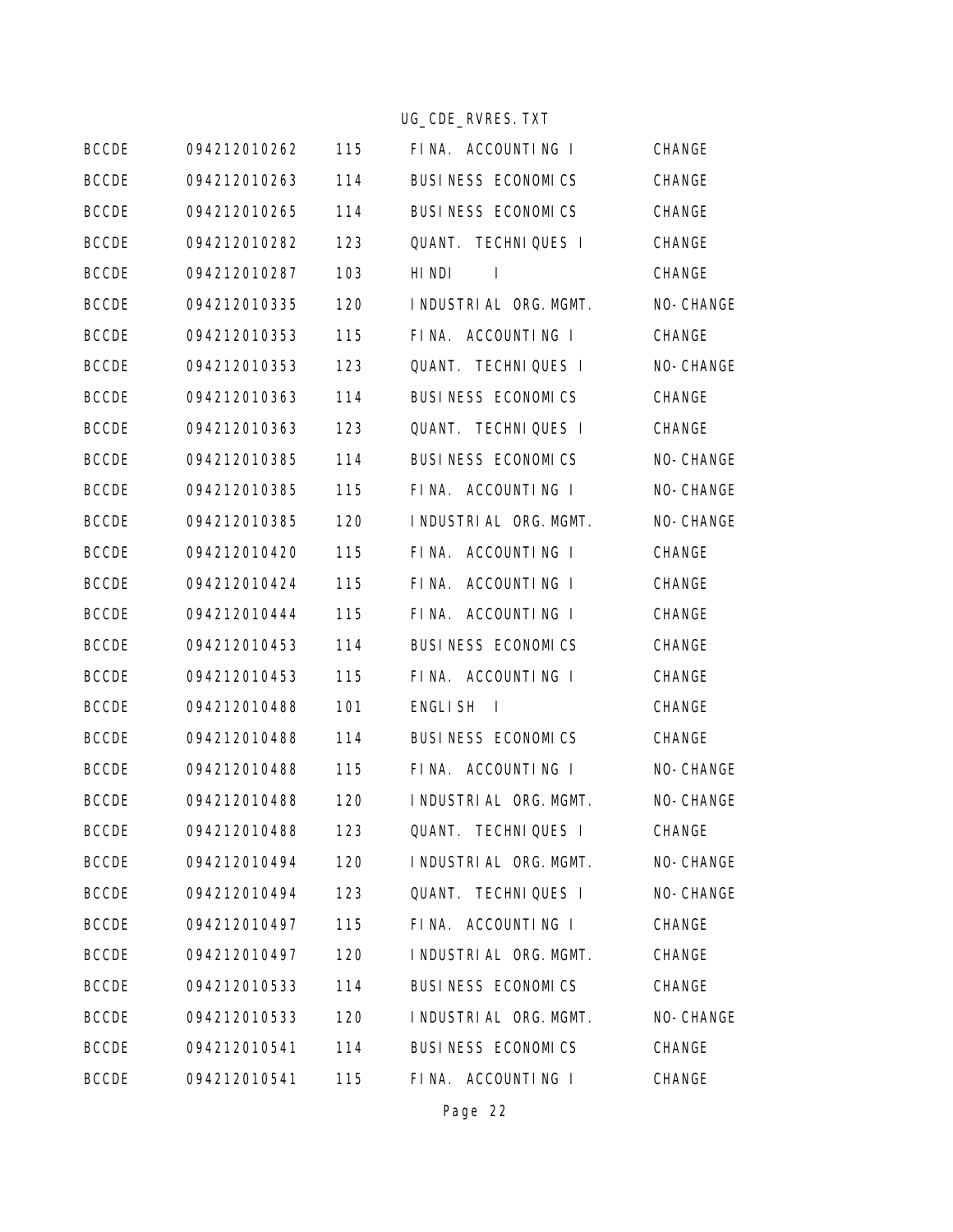| <b>BCCDE</b> | 094212010541 | 123 | UG_CDE_RVRES. TXT<br>QUANT. TECHNIQUES I | NO-CHANGE     |
|--------------|--------------|-----|------------------------------------------|---------------|
| <b>BCCDE</b> | 094212010544 | 114 | BUSINESS ECONOMICS                       | <b>CHANGE</b> |
| <b>BCCDE</b> | 094212010561 | 120 | I NDUSTRI AL ORG. MGMT.                  | NO-CHANGE     |
| <b>BCCDE</b> | 094212010589 | 114 | <b>BUSINESS ECONOMICS</b>                | NO-CHANGE     |
| <b>BCCDE</b> | 094212010589 | 115 | FINA. ACCOUNTING I                       | NO-CHANGE     |
| <b>BCCDE</b> | 094212010590 | 114 | BUSINESS ECONOMICS                       | CHANGE        |
| <b>BCCDE</b> | 094212010590 | 115 | FINA. ACCOUNTING I                       | CHANGE        |
| <b>BCCDE</b> | 094212010591 | 123 | <b>QUANT. TECHNIQUES I</b>               | NO-CHANGE     |
| <b>BCCDE</b> | 094212010599 | 114 | <b>BUSINESS ECONOMICS</b>                | <b>CHANGE</b> |
| <b>BCCDE</b> | 094212010599 | 123 | OUANT.<br><b>TECHNIQUES I</b>            | NO-CHANGE     |
| <b>BCCDE</b> | 094212010605 | 123 | <b>TECHNIQUES I</b><br>OUANT.            | NO-CHANGE     |
| <b>BCCDE</b> | 094212010618 | 120 | I NDUSTRI AL ORG. MGMT.                  | NO-CHANGE     |
| <b>BCCDE</b> | 094212010654 | 123 | <b>QUANT. TECHNIQUES I</b>               | NO-CHANGE     |
| <b>BCCDE</b> | 094212010700 | 106 | ARABI C<br><b>I</b>                      | CHANGE        |
| <b>BCCDE</b> | 094212010703 | 114 | BUSINESS ECONOMICS                       | CHANGE        |
| <b>BCCDE</b> | 094212010716 | 114 | BUSINESS ECONOMICS                       | CHANGE        |
| <b>BCCDE</b> | 094212010716 | 120 | I NDUSTRI AL ORG. MGMT.                  | NO-CHANGE     |
| <b>BCCDE</b> | 094212010716 | 123 | <b>TECHNIQUES I</b><br>QUANT.            | CHANGE        |
| <b>BCCDE</b> | 094212010738 | 114 | BUSINESS ECONOMICS                       | <b>CHANGE</b> |
| <b>BCCDE</b> | 094212010738 | 115 | FINA. ACCOUNTING I                       | NO-CHANGE     |
| <b>BCCDE</b> | 094212010738 | 123 | <b>TECHNIQUES I</b><br>QUANT.            | <b>CHANGE</b> |
| <b>BCCDE</b> | 094212010741 | 115 | FINA. ACCOUNTING I                       | NO-CHANGE     |
| <b>BCCDE</b> | 094212010741 | 120 | I NDUSTRI AL ORG. MGMT.                  | NO-CHANGE     |
| <b>BCCDE</b> | 094212010762 | 114 | BUSINESS ECONOMICS                       | CHANGE        |
| <b>BCCDE</b> | 094212010781 | 114 | BUSINESS ECONOMICS                       | CHANGE        |
| <b>BCCDE</b> | 094212010781 | 123 | <b>TECHNIQUES I</b><br>QUANT.            | <b>CHANGE</b> |
| <b>BCCDE</b> | 094212010788 | 123 | QUANT. TECHNIQUES I                      | CHANGE        |
| <b>BCCDE</b> | 094212010810 | 115 | FINA. ACCOUNTING I                       | NO-CHANGE     |
| <b>BCCDE</b> | 094212010818 | 104 | <b>URDU</b><br>$\mathsf{l}$              | NO-CHANGE     |
| <b>BCCDE</b> | 094212010818 | 114 | BUSINESS ECONOMICS                       | CHANGE        |
| <b>BCCDE</b> | 094212010818 | 115 | FINA. ACCOUNTING I                       | NO-CHANGE     |
| <b>BCCDE</b> | 094212010887 | 114 | BUSINESS ECONOMICS<br>Page 23            | NO-CHANGE     |